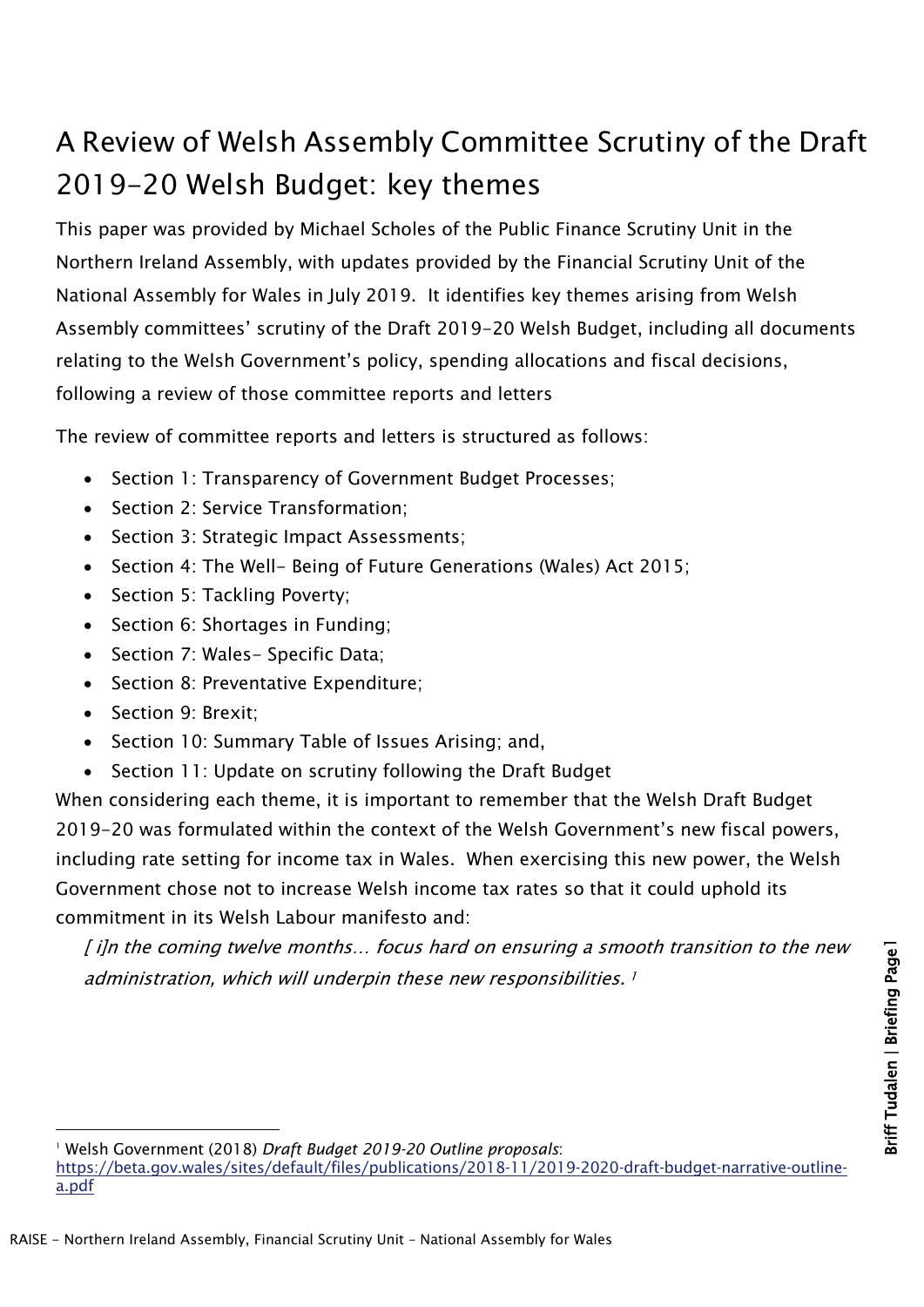### 1. Transparency of Government Budget Processes

In relation to the Draft 2018-19 Budget, several committees stated their wish to see greater transparency surrounding the Welsh Government's budgeting and prioritisation process. A lack of clarity and detail in the budget documents remained a barrier to effective budget scrutiny by committees. This included decisions on how the Welsh Government prioritised its planned projects and objectives, and how the Budget linked to those objectives.

However, the Finance Committee commented that there have been some improvements in transparency and in the presentation of budget-related documents since last year. It stated:

The budget documentation included a number of changes in response to the Committee's scrutiny last year. The narrative was more focussed towards how allocations fitted in with Welsh Government priorities.<sup>[2](#page-1-0)</sup>

Nonetheless, the Finance Committee reiterated a need for more explicit financial details, including details on how commitments are to be funded. The Children, Young People and Education Committee echoed this stating:

like previous years, detail on the level of resource allocated to children and young people […] is lacking.

And:

As in previous years the Draft Budget 2019-20 lacks detail on the level of resource allocated to children and young people, especially in relation to health. $3$ 

Whilst discussing the *Post 16 Education Action* Plan, the Children, Young People and Education Committee stated its view that transparency could be improved by providing indicative figures before the end of the scrutiny process. It also stated its concern that scrutiny tools, such as more transparent young person budgeting and a Children's Rights Impact Assessment, were not made available to them. Overall, a lack of transparency appears to be a perennial problem; nearly all Committees commented on this.

<span id="page-1-1"></span><span id="page-1-0"></span><sup>&</sup>lt;sup>2</sup> National Assembly for Wales, Finance Committee (2018) Scrutiny of the Welsh Government Draft Budget: <http://www.assembly.wales/laid%20documents/cr-ld11905/cr-ld11905-e.pdf> <sup>3</sup> Children, Young People and Education Committee (2018) Scrutiny of the Welsh Government Draft Budget 2019-20 :<http://www.assembly.wales/laid%20documents/cr-ld11901/cr-ld11901-e.pdf>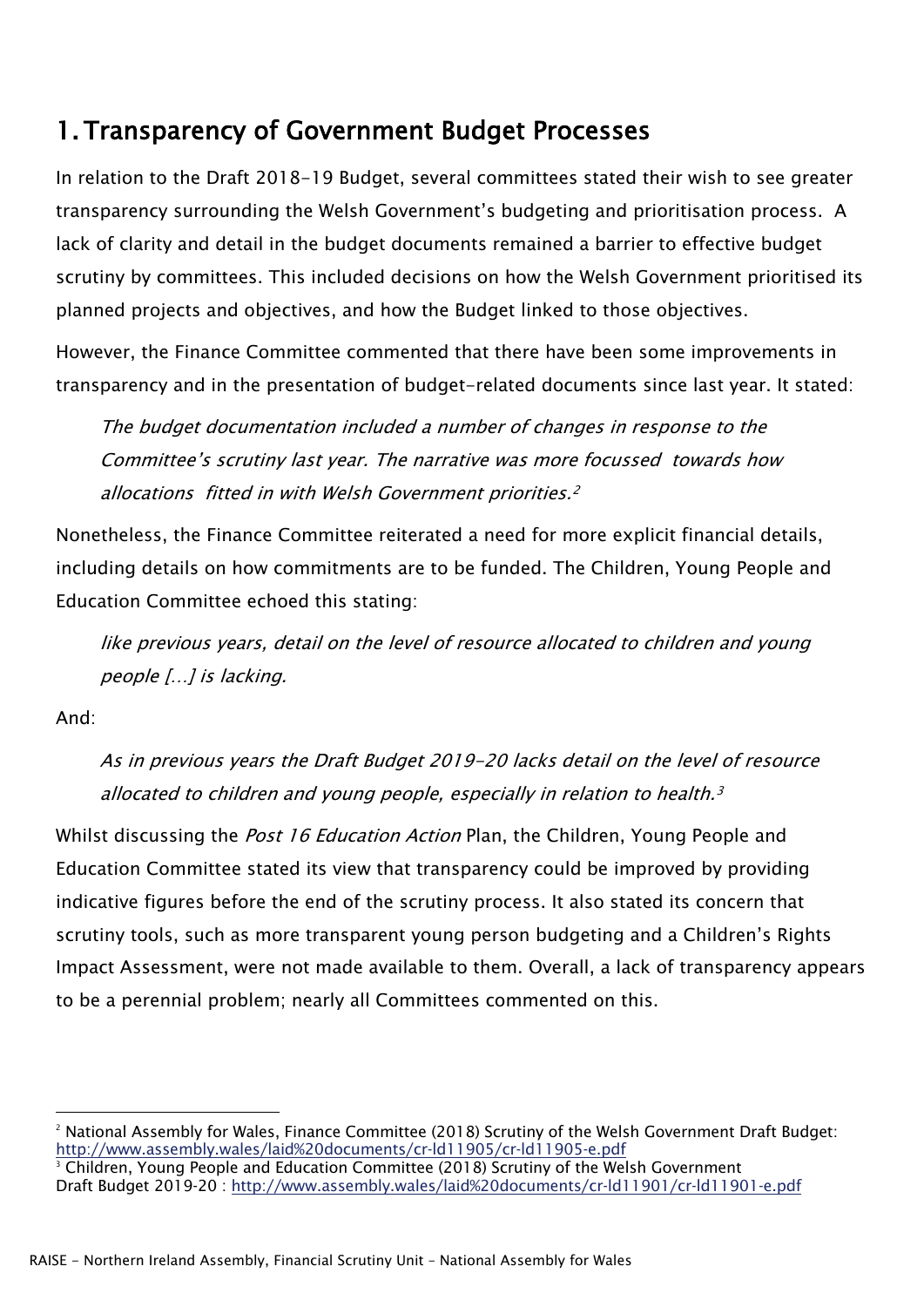## 2. Service Transformation

Service transformation and has been a focus of budget scrutiny and recommendations of the Finance Committee and in particular the Health, Social Care and Sport Committees in recent years.

Service reform and streamlining continued to be a key stated goal for the Welsh Government. This was particularly relevant in healthcare and in the work of local authorities in general.

While the Welsh Government's budget includes a specific 2-year Transformation Fund and the Cabinet Secretary for Health provided verbal assurances, the Health, Social Care and Sport Committee stated in their response to the Welsh Government Draft Budget that:

We have deep concerns around whether the NHS and social care services will be able to achieve this, given the demand and cost pressures identified, and the continuing failure of the majority of health boards to break even.<sup>[4](#page-2-0)</sup>

The Health, Social Care and Sport Committee also voiced concerns that levels of sickness absence and disparities between the working conditions and pay between social care and healthcare staff could be significant barriers to successful service integration.

### 3. Strategic Integrated Impact Assessments

During the 2018-2019 budget process, the Finance Committee had expressed its desire to see the Welsh Government include Strategic Integrated Impact Assessments (SIIA) in future budget documentation. It had suggested that a SIIA could be used to identify how the Well-Being of Future Generations Act (Wales) 2015 (WFGA) had influenced the Budget. A separate SIIA was included in the Draft 2019-20 Welsh Budget. However, this inclusion was not without criticism.

The Finance Committee noted that: the SIIA is not easy to understand; is not presented in a systematic way; and, it does not clearly demonstrate how the Welsh Government has applied the principles of the WFGA. It also criticised the lack of evidence contained in the SIIA.

<span id="page-2-0"></span><sup>&</sup>lt;sup>4</sup> Health, Social Care and Sport Committee (2018) [Scrutiny of the Welsh Government Draft Budget](http://senedd.assembly.wales/documents/s81533/Health%20Social%20Care%20and%20Sport%20Committee%20Report%20on%20the%20Welsh%20Governments%20draft%20budget%202019-20.pdf) 2019-20. [http://senedd.assembly.wales/documents/s81533/Health%20Social%20Care%20and%20Sport%20Committee](http://senedd.assembly.wales/documents/s81533/Health%20Social%20Care%20and%20Sport%20Committee%20Report%20on%20the%20Welsh%20Governments%20draft%20budget%202019-20.pdf) [%20Report%20on%20the%20Welsh%20Governments%20draft%20budget%202019-20.pdf](http://senedd.assembly.wales/documents/s81533/Health%20Social%20Care%20and%20Sport%20Committee%20Report%20on%20the%20Welsh%20Governments%20draft%20budget%202019-20.pdf)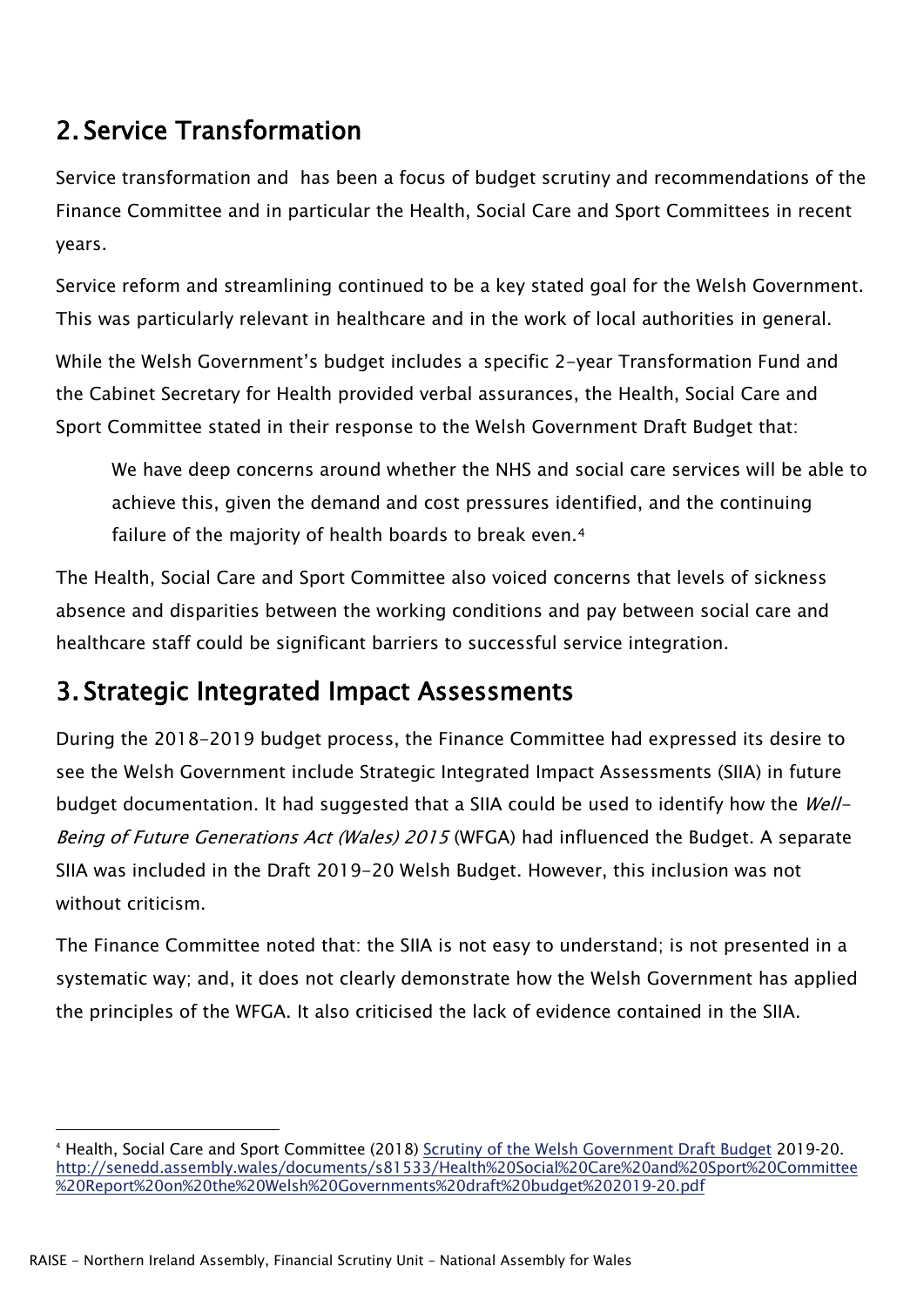Other committees - such as Health, Social Care and Sport, Climate Change Environment and Rural Affairs and the Culture, Welsh Language and Communications committees - have requested more detailed impact assessments for various spending programmes.

The Finance Committee also took part in and led a concurrent scrutiny session with the Children, Young People and Education and Equality Local Government and Communities Committees which considered impact assessments.

### 4. Well-Being of Future Generations Act (Wales) 2015

The Draft 2019-20 Welsh Budget was the third draft budget to be published since the WFGA came into force. Part of the role of committees is to scrutinise the steps that the Welsh Government is taking to embed the WFGA into the budget process.

In relation to the Draft 2019-20 Welsh Budget, the Finance Committee commented that the Welsh Government's budget narrative was more focussed (than in previous years) on how decision making tied in with the WFGA. It also welcomed the inclusion of case studies in the budget, to embed WFGA objectives. However, the Committee also stated that the WFGA aims should be incorporated into the culture of the Welsh Government, voicing concerns that this currently was not the case.

The Culture, Welsh Language and Communications Committee questioned the way in which the WFGA goals have influenced the Budget.

The Future Generations Commissioner acknowledged that improvements have been made, particularly how the presentation of the Budget showed evidence of more integrated decision-making. It, however, also criticised the structuring of budget allocations in accordance with Ministerial portfolios.

While progress is being made, there is still more to be done to ensure that the WFGA is more integral to decision making and this is evidenced in budget documentation. In particular more consistency is needed across Welsh Government departments.

## 5. Tackling Poverty

The Finance Committee and the Children, Young people and Education Committee raised issues about poverty in the context of the Draft 2019-20 Welsh Budget, in particular the lack of Welsh Government targets on child poverty. The Finance Committee voiced concerns that the Budget did not make tackling poverty a priority, but merely treated it as an "add-on".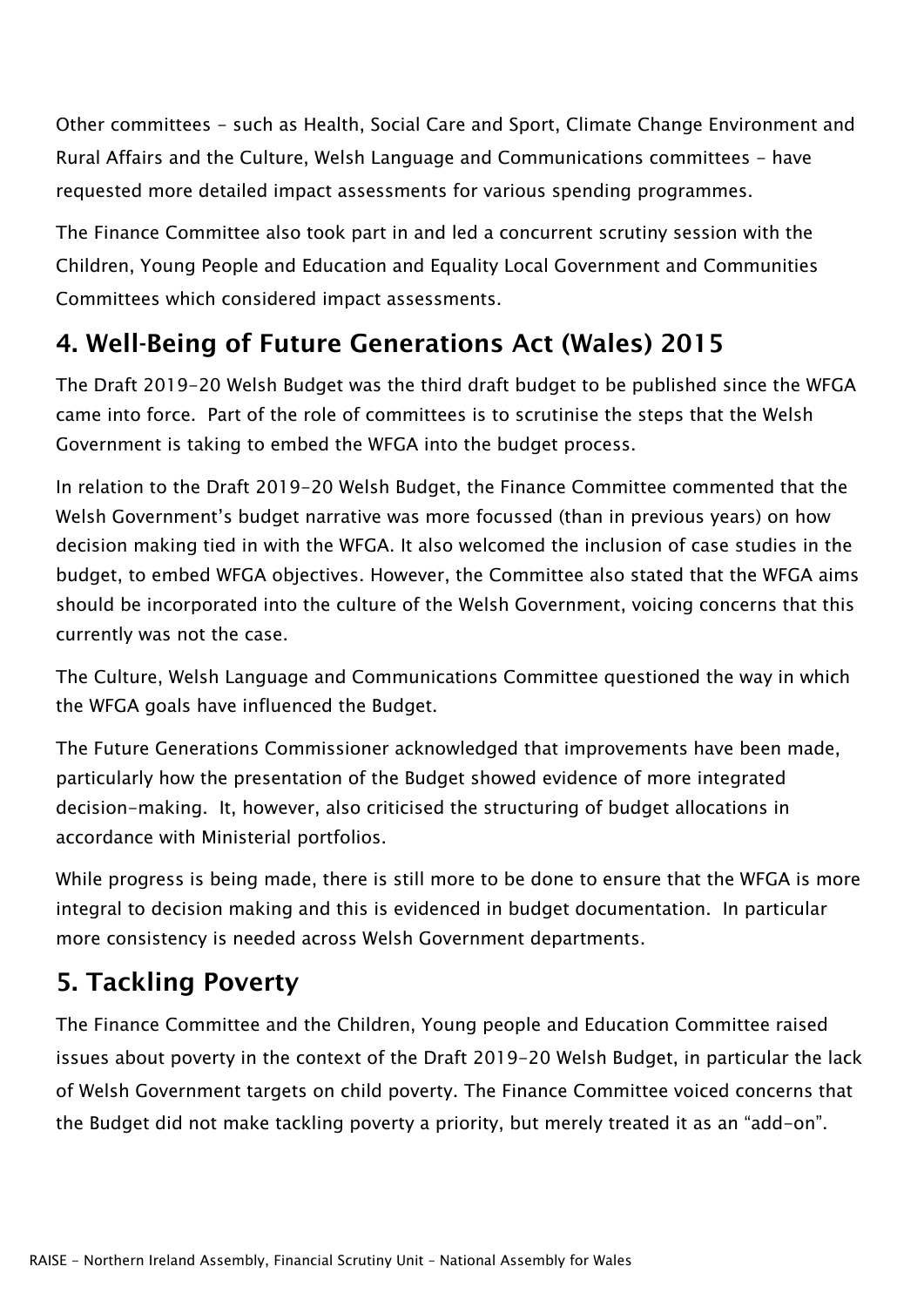The Children, Young people and Education Committee was concerned that there is no leadership or strategy in place to tackle poverty. The Committee was critical of the fact that there is no individual budget line on tackling child poverty: but it acknowledged that £12 million had been allocated to this; and requested more detail on the breakdown of this funding and its desired outcomes.

### 6. Funding Shortages

The Welsh Government stated that the context for funding allocations in 2019-20 was as follows:

The Welsh Government's budget is substantially lower than it was in 2010 as a result of the UK Government's ongoing policy of austerity, which has resulted in an unprecedented tightening of public finances and cuts to vital public services on which we all depend.<sup>5</sup>

The Finance Committee illustrated this dire position stating:

In 2019-20 the Welsh budget will be 5% lower in real terms than in 2010 - 11, on a like – for – like basis. This is the equivalent of £800m less to spend on public services in Wales.[6](#page-4-0)

The Finance Committee also made the point that because the 1% pay cap for public sector workers had been lifted, local authorities and other Welsh public services were facing additional costs. The growing percentage of resources to the Health budget translated into other departments having less to spend on service delivery in Wales.

There is no surprise that nearly all committee draft budget scrutiny reports commented on a lack of funding for the 2019-20 period. For example, the Culture, Welsh Language and Communications Committee expressed its concern over cuts to revenue funding for Support for the Arts. And whilst the Health, Social Care and Sport Committee welcomed additional funding for mental health services, it warned of growing costs in this area and "urge[d] the Cabinet Secretary to ensure adequate resources [we]re available for mental health services in future budget rounds".

<sup>5</sup> Welsh Government (2018) *Draft Budget 2019-20 Outline proposals*: [https://beta.gov.wales/sites/default/files/publications/2018-11/2019-2020-draft-budget-narrative-outline](https://beta.gov.wales/sites/default/files/publications/2018-11/2019-2020-draft-budget-narrative-outline-a.pdf)[a.pdf](https://beta.gov.wales/sites/default/files/publications/2018-11/2019-2020-draft-budget-narrative-outline-a.pdf)

<span id="page-4-0"></span><sup>6</sup> National Assembly for Wales, Finance Committee (2018) Scrutiny of the Welsh Government Draft Budget: <http://www.assembly.wales/laid%20documents/cr-ld11905/cr-ld11905-e.pdf>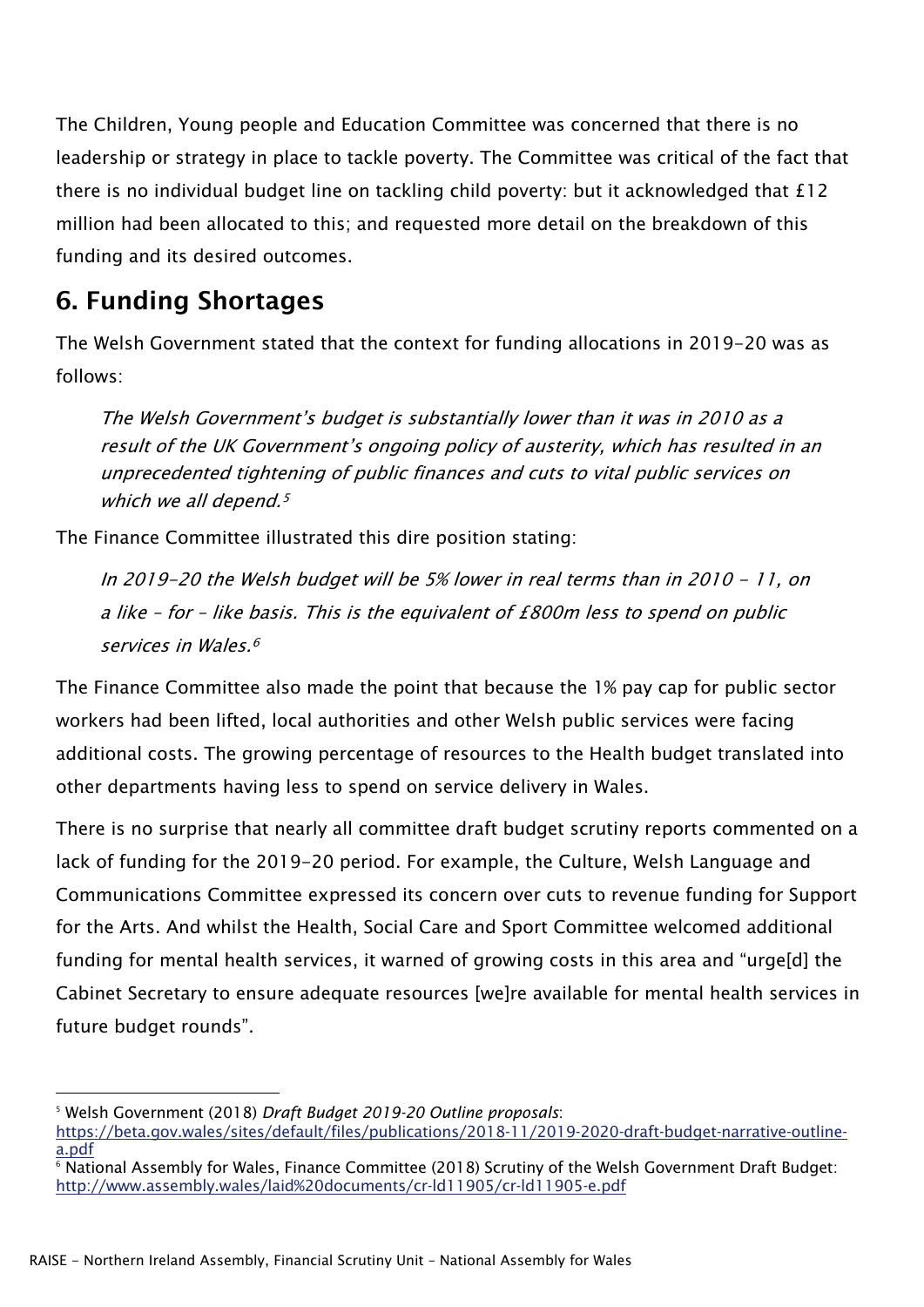### 7. Wales-Specific Data

In the context of the Draft 2019-20 Welsh Budget, several committees commented on the issue of gaps in Wales-specific data. The Finance Committee particularly engaged in this area, due largely to the lack of Wales-specific tax data that would help to inform future fiscal forecasts. Such gaps are particularly relevant given Wales' new income tax rate setting powers. The Finance Committee highlighted that the dynamic nature of cross–border movement between Wales and England may make it particularly difficult to identify Welsh income tax payers.

Moreover, the Health, Social Care and Sport Committee expressed concern about data gaps relating to mental health; and the Children, Young People and Education Committee in relation to school numbers.

### 8. Preventative Expenditure

The issue of preventative expenditure has been a focus of committee scrutiny and recommendations over recent years. Again, this subject received a lot of attention during committees' scrutiny of the Draft 2019-20 Welsh Budget. There is a close association with service transformation and streamlining resources. This year, the Draft 2019-20 Welsh Budget documentation contained a definition of "preventive spending".

The definition was devised through consensus reached between a number of organisations, including Wales Council for Voluntary Action, the Future Generations Commissioner, the third sector, Public Health Wales, the Fire Service and academics.

The definition contains four categories of preventative spend - Primary, Secondary, Tertiary and Acute. The Draft Budget includes an annex specifically identifying 4 preventative spend areas in the (previous) 2018 –19 Draft Budget, and assigning allocations made.

The Future Generations Commissioner appeared cautious about the selection process used when assigning the spending areas in the annex. The Commissioner stated:

The particular parts of budgets that have been picked tend to be those ones that are doing better on prevention than not.

Nonetheless, the Future Generations Commissioners said the *definition was not perfect, but* it could be something that we could at least start to use.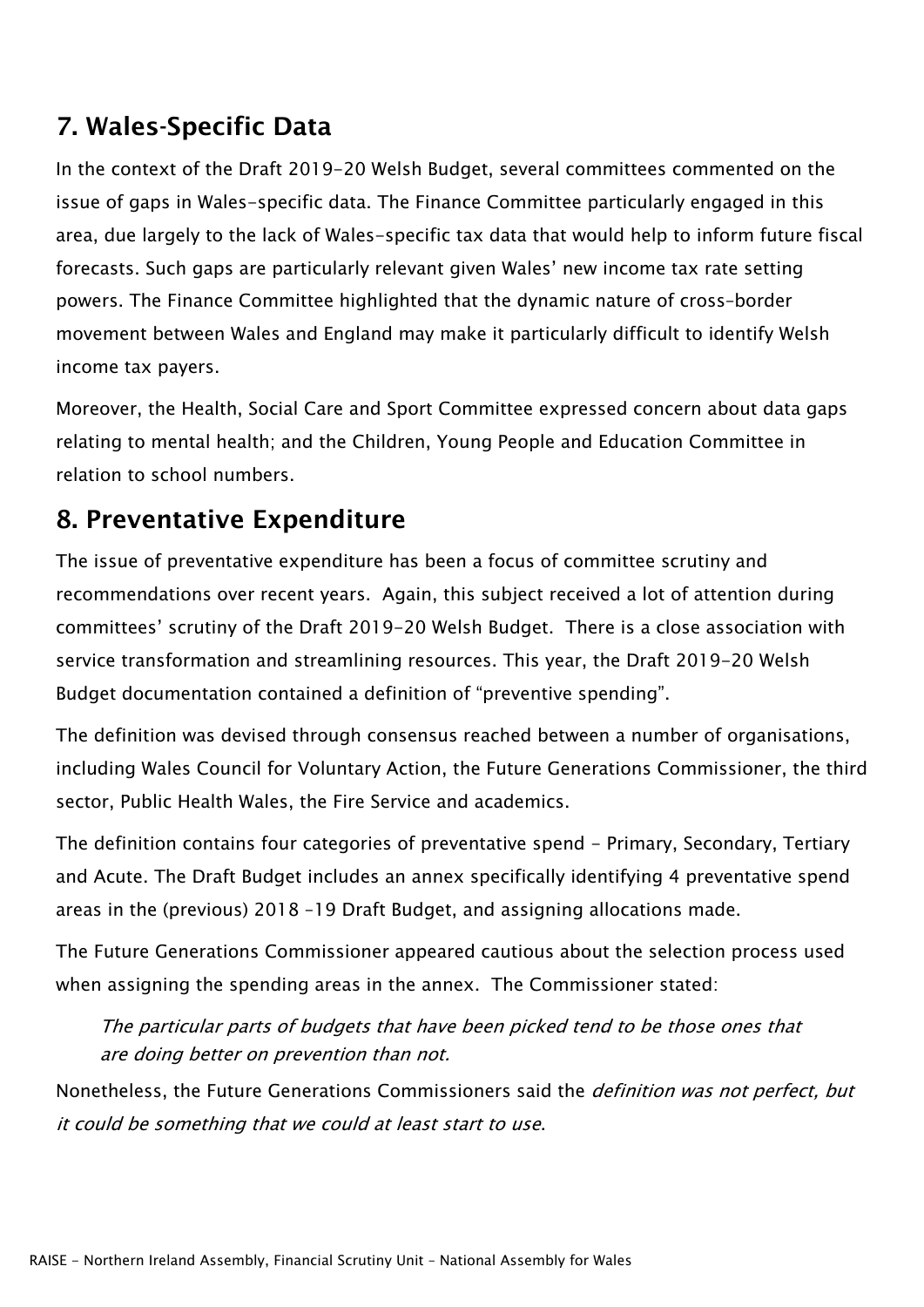On the whole, committees welcomed the inclusion of the preventative spending definition in the budget documentation. The Finance Committee generally welcomed the definition's inclusion, but described it as a work in progress. It highlighted the potential risk of departments attaching an overly broad use of the term "preventative" in describing spending allocations, and expressed concern that there was a real lack of understanding in this area.

#### 9. Brexit

The importance of Brexit for Wales is summed up in the Draft 2019-20 Welsh Budget Outline Proposals. That document stated:

Brexit will dominate all areas of the Welsh Government's work over the coming years as we disentangle from existing ties and establish a new path for Wales.[7](#page-6-0)

Most committees expressed their general concern over a lack of preparation for the potential implications of the United Kingdom's withdrawal from the European Union (EU) and the impact on public services in Wales.

The Finance Committee highlighted the funding Wales currently receives from the EU and questioned how this money would be replaced. It made specific mention of concerns over replacement funding for the Common Agricultural Policy. It also listed several risks for Wales associated with Brexit, including recruitment and retention of public sector staff.

<span id="page-6-0"></span><sup>7</sup> Welsh Government (2018) *Draft Budget 2019-20 Outline proposals*:

[https://beta.gov.wales/sites/default/files/publications/2018-11/2019-2020-draft-budget-narrative-outline](https://beta.gov.wales/sites/default/files/publications/2018-11/2019-2020-draft-budget-narrative-outline-a.pdf)[a.pdf](https://beta.gov.wales/sites/default/files/publications/2018-11/2019-2020-draft-budget-narrative-outline-a.pdf)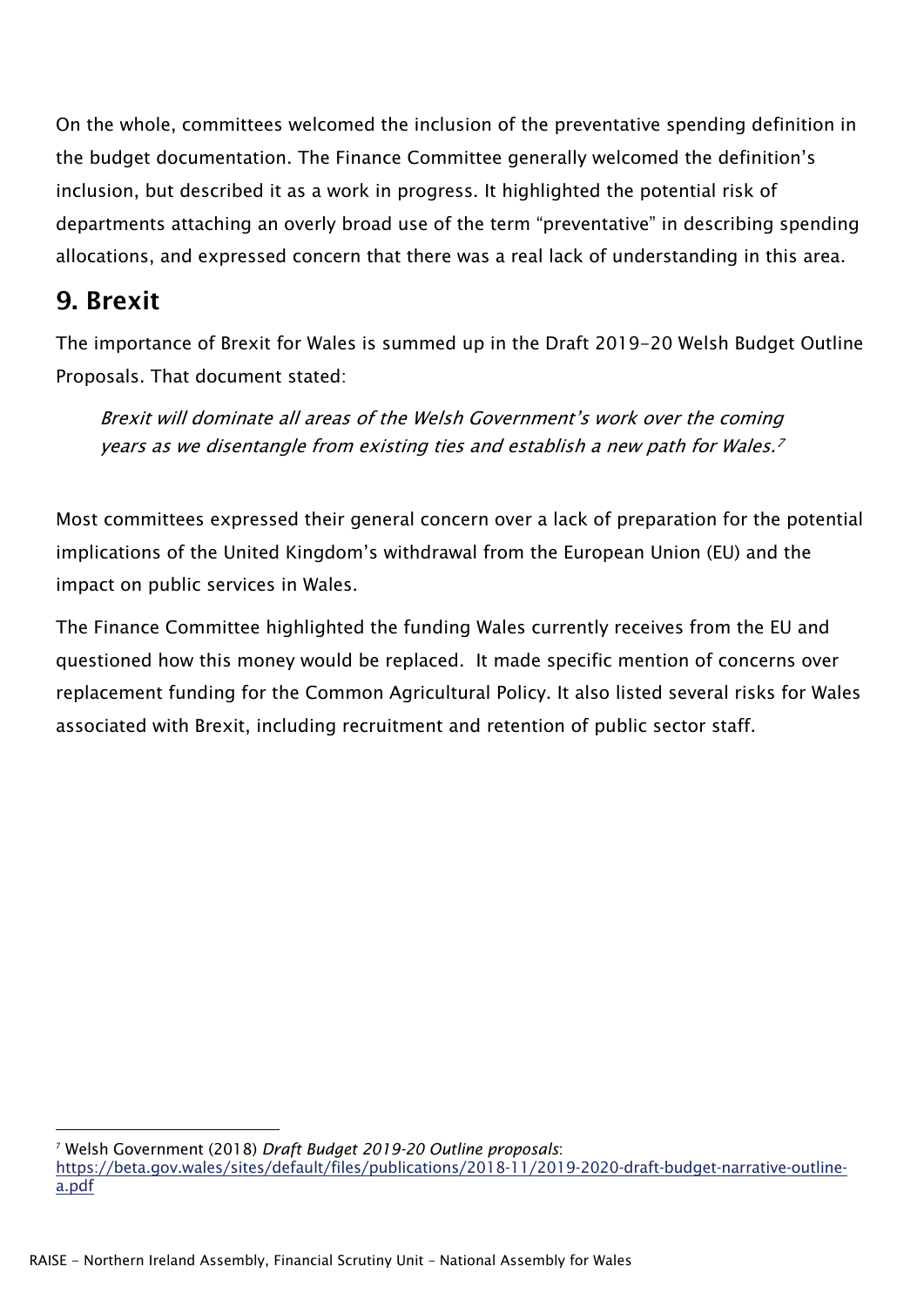# 10. Table of Issues Arising from Committee Scrutiny of the Draft 2019-20 Welsh Budget

The table has been created following detailed review of Welsh Assembly Committee reports and letters scrutinising the Welsh Government Draft Budget 2019-20. It supports the recurrent themes identified in Sections 1 to 9 and provides a series of quotes to evidence these themes.

| Theme                                          | <b>Committee</b>            | Reference            | <b>Comments made by Committee</b>                                                                                                                                                                                                                                                                                        |
|------------------------------------------------|-----------------------------|----------------------|--------------------------------------------------------------------------------------------------------------------------------------------------------------------------------------------------------------------------------------------------------------------------------------------------------------------------|
| Transparency<br>of Government<br><b>Budget</b> | <b>Finance</b><br>Committee | Page 17 Paragraph 30 | "More explicit financial details need to be made available in terms<br>of how commitments are funded."                                                                                                                                                                                                                   |
| <b>Processes</b>                               |                             | Page 23 Paragraph 49 | The Committee concluded that there were general improvements<br>in transparency and presentation since last year.                                                                                                                                                                                                        |
|                                                |                             | Page 23 Paragraph 50 | Some witnesses commented that it was very difficult to<br>understand where changes had been made in the budget:<br>"[there is] a lot of narrative, and it's quite difficult to go through<br>and pick out the figures from that, and it's also hard to compare,<br>not so much year on year, but over a longer period. " |
|                                                |                             | Page 25 Paragraph 56 | When asked about transparency within the draft Budget the<br>Cabinet Secretary said.<br>"We've tried to improve the way in which the budget<br>documentation demonstrates the ways in which sums of money<br>have altered the budget expenditure line level, and there are                                               |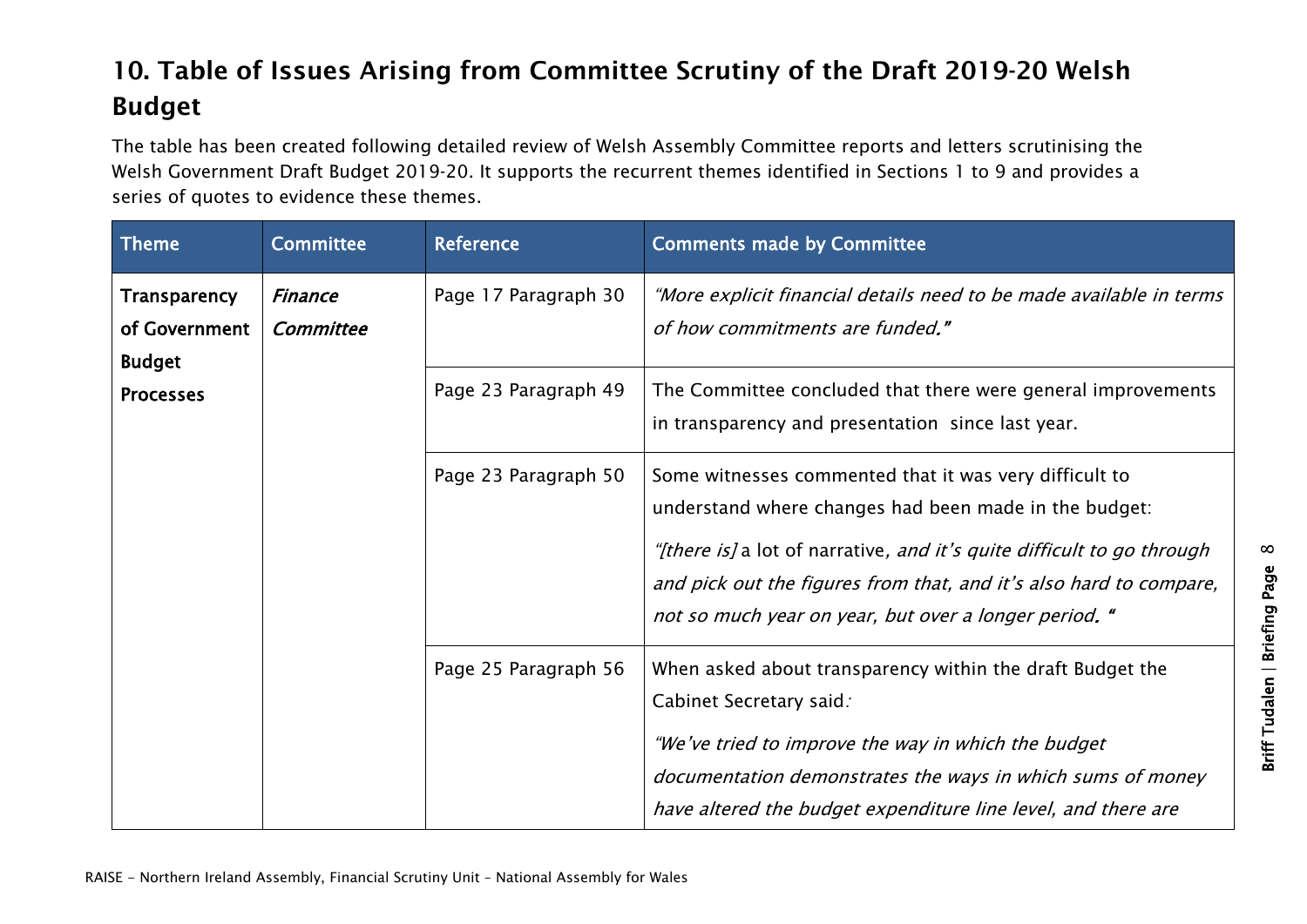|                                                                       |                                                                                                       | columns in the tables that are published this year that show the<br>changes to allocations"                                                                                                                                                                                                                                                                                                                                                                                                   |
|-----------------------------------------------------------------------|-------------------------------------------------------------------------------------------------------|-----------------------------------------------------------------------------------------------------------------------------------------------------------------------------------------------------------------------------------------------------------------------------------------------------------------------------------------------------------------------------------------------------------------------------------------------------------------------------------------------|
|                                                                       | Page 26<br><b>Recommendation 2</b>                                                                    | "The Committee recommends that the Welsh Government<br>responds to the concerns of stakeholders regarding the ability to<br>track specific changes within portfolios."                                                                                                                                                                                                                                                                                                                        |
| <b>Economy</b><br><b>Infrastructure</b><br>and Skills<br>Committee    | Letter to the Minister<br>for Welsh Language<br>and Lifelong Learning.<br>28 November 2018.<br>Page 1 | "The Committee is disappointed with the lack of transparency<br>surrounding the funding and operation of the £115<br>apprenticeship programme".                                                                                                                                                                                                                                                                                                                                               |
| Children, Young<br>People and<br><b>Education</b><br><b>Committee</b> | Page 5, Our View                                                                                      | "we remain concerned that the tools we hoped would assist us in<br>tracing allocations for children and young people - including<br>more transparent children and young people budgeting, a CRIA<br>and a child health plan - are not available to inform our scrutiny<br>of the Draft Budget 2019-20."<br>And:<br>"We do not believe that the information provided within or<br>alongside the Draft Budget 2019-20 demonstrates adequately<br>the evidence that underpins these assertions." |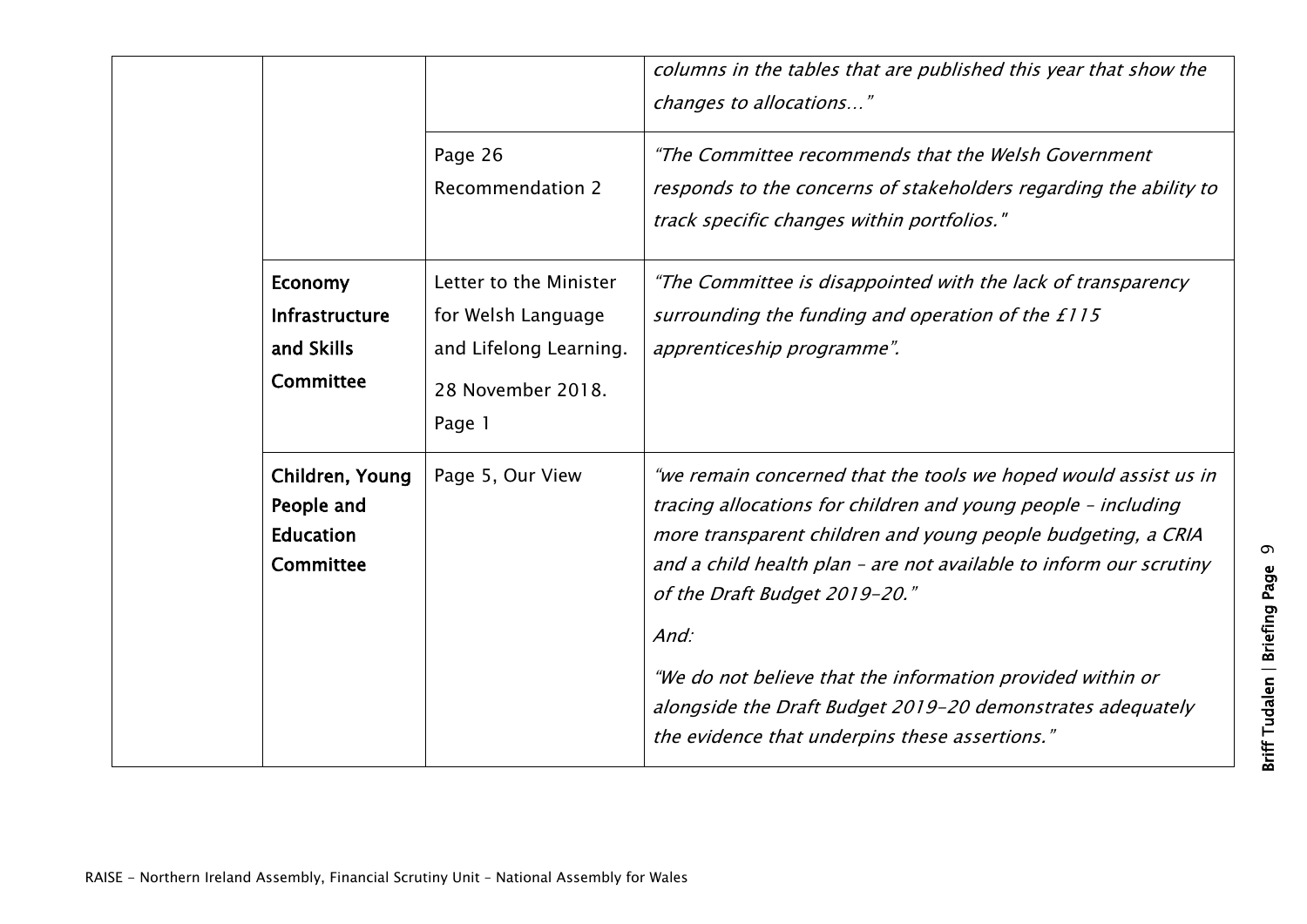|                                                                      | Pages 22 & 23 Our<br>View | "We believe that budget transparency is key to ensuring the Welsh<br>Government's investments deliver services that are affordable<br>and provide value for money."<br>"While we recognise that final figures under the Post-16<br>Education Action may not be available until the end of the Draft<br>Budget scrutiny process, we believe indicative figures could and<br>should be provided for the Assembly's consideration as a matter<br>of course." |
|----------------------------------------------------------------------|---------------------------|-----------------------------------------------------------------------------------------------------------------------------------------------------------------------------------------------------------------------------------------------------------------------------------------------------------------------------------------------------------------------------------------------------------------------------------------------------------|
|                                                                      | Page 26, Paragraphs<br>62 | "We believe that more transparent reporting of moneys removed<br>from the Student Support Grants BEL as a consequence of savings<br>is necessary."                                                                                                                                                                                                                                                                                                        |
|                                                                      | Page 29 Paragraph 68      | "as in previous years the Draft Budget 2019-20 lacks detail on<br>the level of resource allocated to children and young people,<br>especially in relation to health."                                                                                                                                                                                                                                                                                     |
| Culture, Welsh<br>Language and<br><b>Communications</b><br>Committee | Page 3 Paragraph 11       | "The Committee was unclear of the extent to which the Welsh<br>Government is evaluating changes in ways of working []. The<br>Committee would like to see the Welsh Government provide<br>further information to the Committee on this point."                                                                                                                                                                                                            |
|                                                                      | Page 5 Paragraph 19       | "The Committee would like to see greater clarity from the Welsh<br>Government on the extent to which grants will be available to                                                                                                                                                                                                                                                                                                                          |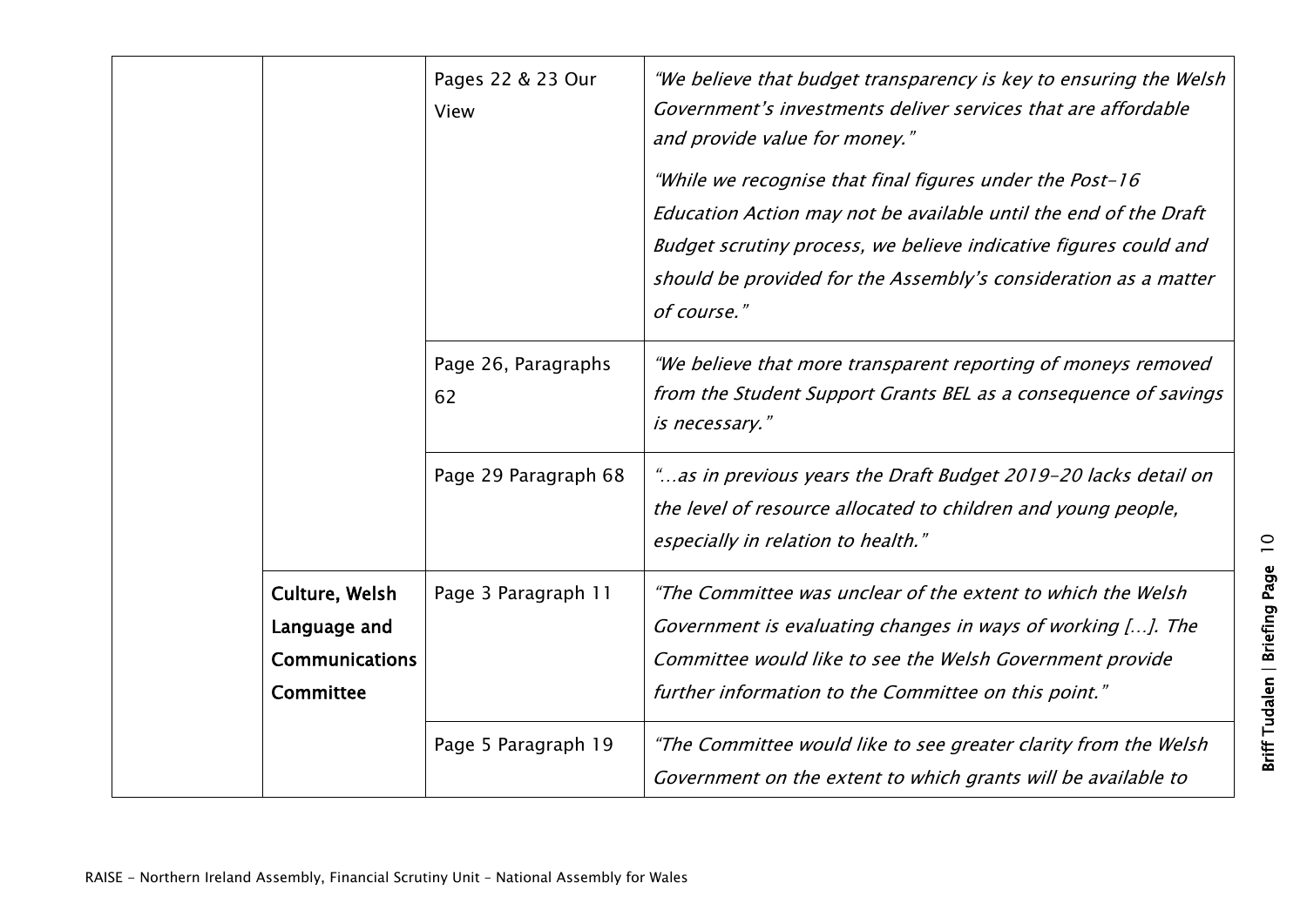|                                         |                                                      |                                             | owners of listed buildings and scheduled monuments, and what<br>steps have been taken to communicate this policy to them."                                                                                                                                                                                                                                                                                                                                                                                                                                                                     |
|-----------------------------------------|------------------------------------------------------|---------------------------------------------|------------------------------------------------------------------------------------------------------------------------------------------------------------------------------------------------------------------------------------------------------------------------------------------------------------------------------------------------------------------------------------------------------------------------------------------------------------------------------------------------------------------------------------------------------------------------------------------------|
| <b>Service</b><br><b>Transformation</b> | <b>Finance</b><br>Committee                          | Page 66<br><b>Recommendation 15</b>         | "The Committee recommended that the Welsh Government<br>prioritises an integrated approach across Government."                                                                                                                                                                                                                                                                                                                                                                                                                                                                                 |
|                                         | Health, Social<br><b>Care and Sport</b><br>Committee | Page 4, Paragraph 18                        | "The time-limited Transformation Fund (£100m over two years -<br>£50m in each of 2018-19 and 2019-20) will support the testing<br>of new models of care. The Cabinet Secretary has been clear that<br>service transformation must become a core activity for all health<br>and social care organisations."                                                                                                                                                                                                                                                                                     |
|                                         |                                                      | Pages 21 & 22,<br>Paragraphs 76, 83 &<br>85 | The Committee raised concerns over the levels of sickness<br>absence within the health workforce and noted that this is a<br>particular issue within the ambulance service.<br>We note the health boards' assurances that they are making<br>efforts to tackle their workforce issues and remain concerned<br>about the slow progress being made in this area.<br>We recognise the clear disparity between healthcare and social<br>care sector workers, as has been raised regularly to us by<br>stakeholders. We believe this is a significant barrier to successful<br>service integration. |
|                                         |                                                      | Page 30 Paragraph<br>123                    | The Committee has previously highlighted the need to ensure<br>that the recent Welsh Government portfolio changes which                                                                                                                                                                                                                                                                                                                                                                                                                                                                        |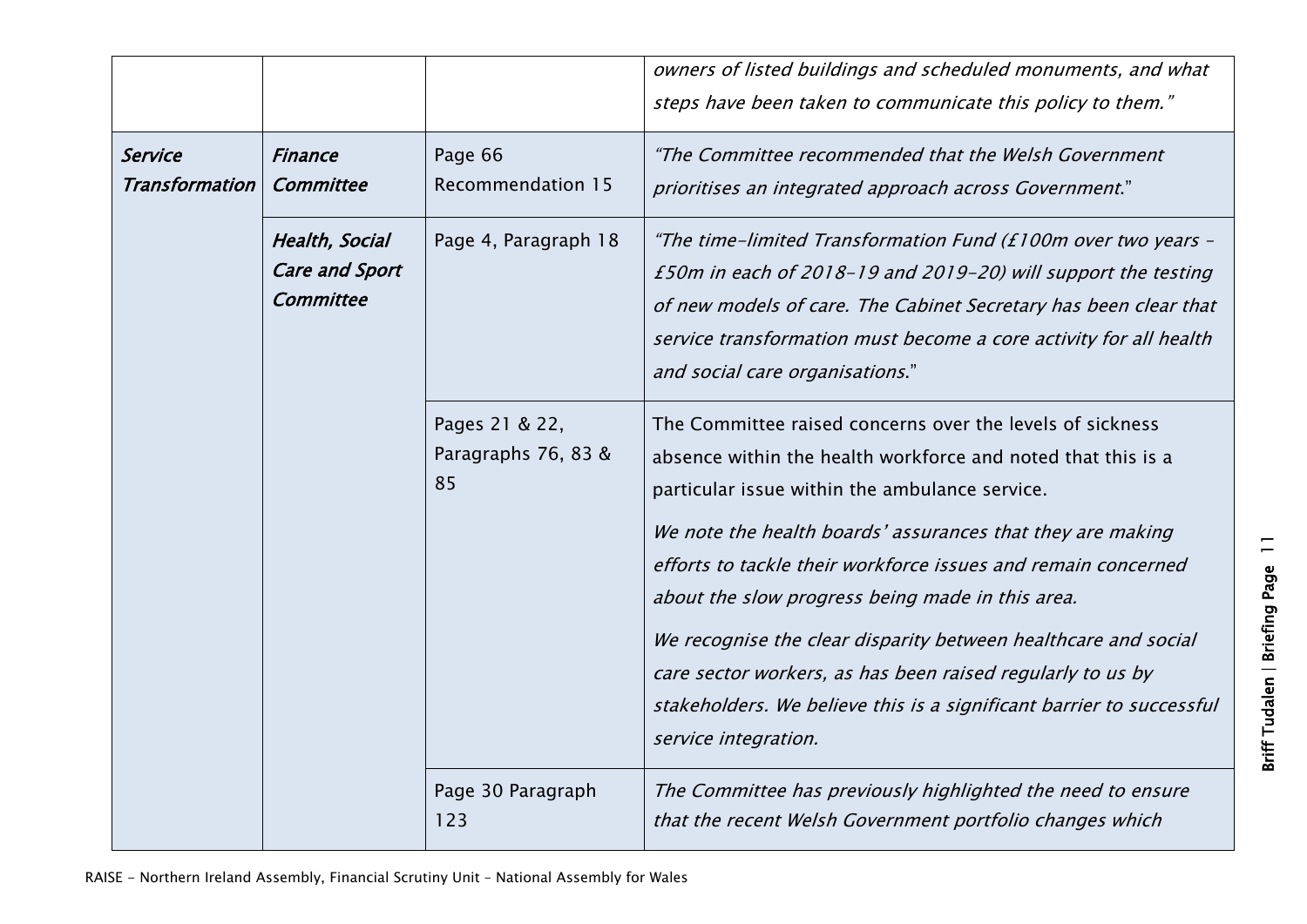|                                                  |                                                                             |                          | separated sport and physical activity from health, do not have an<br>adverse impact on joined-up policy-making.                                                                                                                                                                                                                                                                                                                                                                    |
|--------------------------------------------------|-----------------------------------------------------------------------------|--------------------------|------------------------------------------------------------------------------------------------------------------------------------------------------------------------------------------------------------------------------------------------------------------------------------------------------------------------------------------------------------------------------------------------------------------------------------------------------------------------------------|
|                                                  | Equality, Local<br><b>Government</b> and<br><b>Communities</b><br>Committee | Page 5 Paragraph 22      | "We also note that Local Government reform is still very much a<br>live issue. We continue to await the outcomes of the Welsh<br>Government's work on this, as we did last year. We look forward<br>to further developments in the new year, which we hope will help<br>put local authorities on a more sustainable footing."                                                                                                                                                      |
| <b>Strategic</b><br><b>Impact</b><br>Assessments | <b>Finance</b><br>Committee                                                 | Page 25 Paragraph 56     | Cabinet Secretary confirmed that a separate integrated<br>assessment was supplied in this year Budget documentation as<br>the Committee requested last year.                                                                                                                                                                                                                                                                                                                       |
|                                                  |                                                                             | Page 51 Paragraph<br>149 | The Committee voiced criticisms of the SIIA.<br>"it wasn't systematic the way that I would have expected it.<br>"there were a lot of assertions made without much backup."                                                                                                                                                                                                                                                                                                         |
|                                                  |                                                                             | Page 56 Paragraph<br>171 | The Committee welcomes the inclusion of a separate SIIA on<br>spending allocations published alongside the detailed budget<br>proposals, in response to last year's scrutiny. However, the<br>Committee notes the evidence from stakeholders that the SIIA is<br>difficult to understand and still lacks detail on how the impact of<br>different options has informed the decision - making process,<br>particularly in relation to the negative impacts of funding<br>decisions. |

Briff Tudalen | Briefing Page 12 Briff Tudalen | Briefing Page 12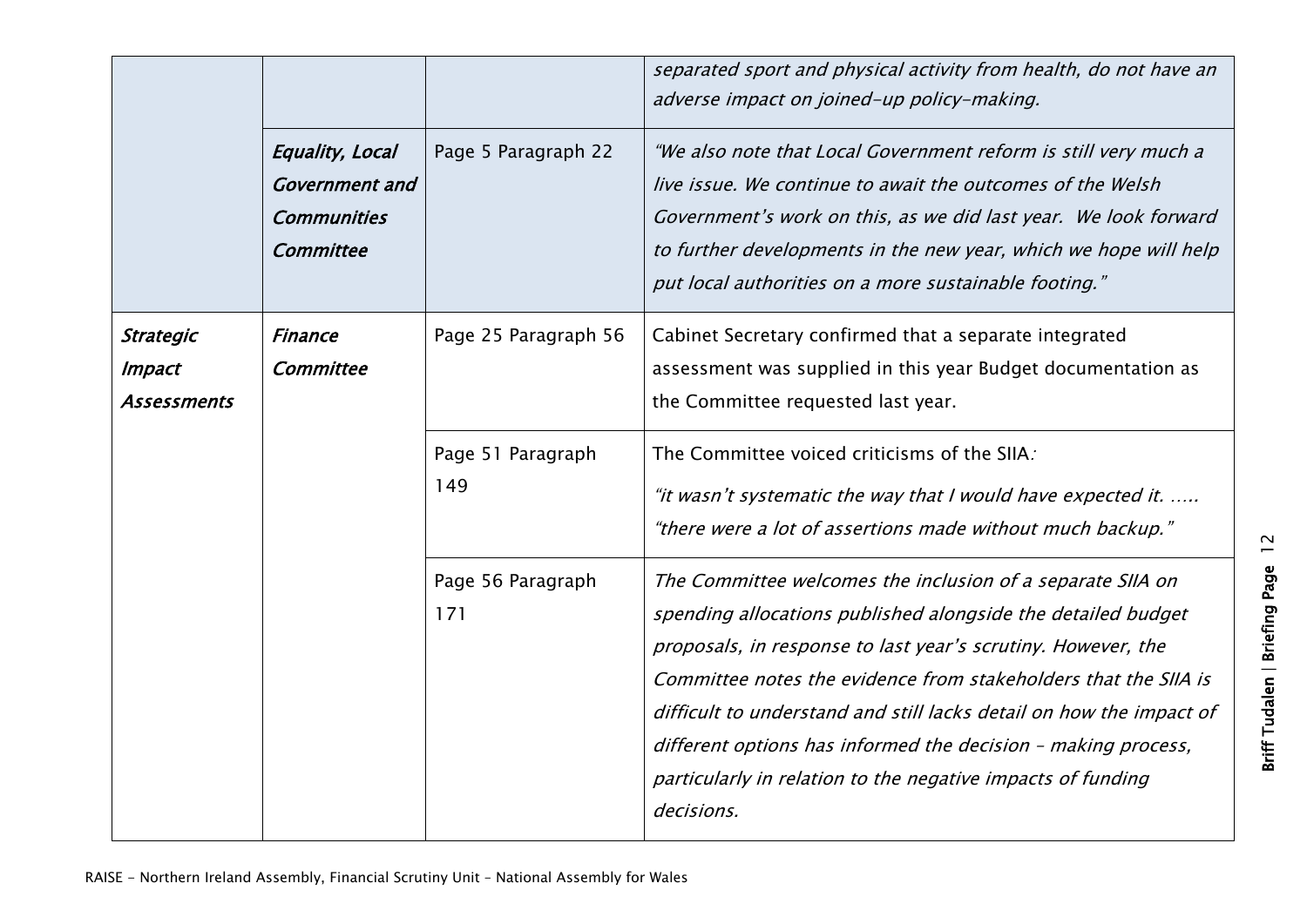|                                                                    | Health, Social<br><b>Care and Sport</b><br>Committee                    | Page 29, Paragraph<br>116 | "We would be keen to receive further, detailed information from<br>the Welsh Government which demonstrates the impact of spend<br>on participation levels among different groups, and sets out how<br>this impact is monitored and used to inform funding decisions.<br>This should include reference to sex, age, disability, ethnicity,<br>and socio-economic status." |
|--------------------------------------------------------------------|-------------------------------------------------------------------------|---------------------------|--------------------------------------------------------------------------------------------------------------------------------------------------------------------------------------------------------------------------------------------------------------------------------------------------------------------------------------------------------------------------|
|                                                                    | Climate Change,<br><b>Environment</b><br>and Rural Affairs<br>Committee | Page 7, Our View          | "Although no firm decisions have been taken on future schemes,<br>further detailed work, including modelling, impact assessments<br>and the establishment of pilot schemes, will be necessary before<br>the new schemes can be implemented."                                                                                                                             |
|                                                                    |                                                                         | Page 13, Paragraph 39     | " Stakeholder views on the proposals have been mixed, with some<br>expressing concern that the cost, benefits and wider impacts of<br>proposed actions are yet to be assessed."                                                                                                                                                                                          |
| Well-being of<br><b>Future</b><br><b>Generations</b><br><b>Act</b> | <b>Finance</b><br>Committee                                             | Page 23 Paragraph 49      | "the [budget]narrative was also more focussed on how decision<br>making tied in with the Well -being of Future Generations Act."                                                                                                                                                                                                                                         |
|                                                                    |                                                                         | Page 24 Paragraph 52      | <b>Future Generations Commissioner:</b><br>"They were structured by Ministerial portfolio and there were<br>clear examples of similar initiatives being funded by separate<br>portfolios with little or no connection between them."                                                                                                                                     |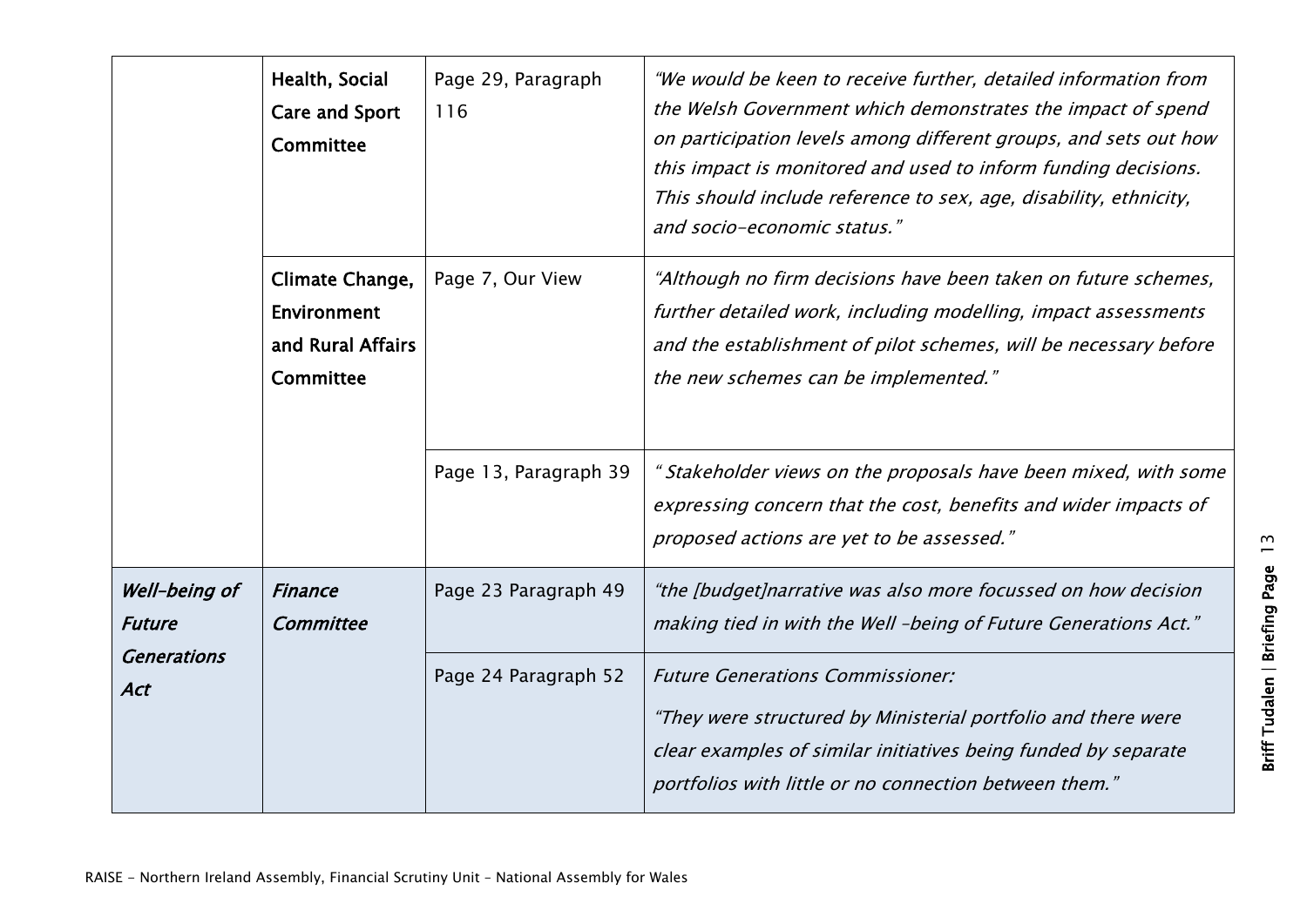|                                                                             | Page 43 Paragraph<br>121 | "As well as linking allocations to well- being objectives, the draft<br>Budget includes case studies that the Welsh Government<br>suggests demonstrate how the Well - being of Future Generations<br>Act is being embedded and how Prosperity for All is being<br>prioritised."                                 |
|-----------------------------------------------------------------------------|--------------------------|-----------------------------------------------------------------------------------------------------------------------------------------------------------------------------------------------------------------------------------------------------------------------------------------------------------------|
|                                                                             | Page 44 Paragraph<br>125 | "The Future Generations Commissioner acknowledged that there<br>were some positive developments in the 2019-2020 draft budget<br>and noted the commitment of the cabinet secretary. She said<br>that these were "simple" changes but that in the context of what<br>was included last year, this was welcomed." |
|                                                                             | Page 44 Paragraph<br>126 | The Future Generations Commissioner felt that the presentation<br>of the budget had improved since last year. (in terms of making<br>more integrated decisions about spending).                                                                                                                                 |
|                                                                             | Page 55 Paragraph<br>168 | "The aims of the Act should be incorporated into the culture of<br>the Welsh Government and the Committee is concerned this<br>cultural change is not taking place."                                                                                                                                            |
| Culture, Welsh<br>Language and<br><b>Communications</b><br><b>Committee</b> | Page 2 Paragraph 9       | The Committee questioned the way in which the goals of the Act<br>(Future Generations) have influenced the budget.                                                                                                                                                                                              |

Briff Tudalen | Briefing Page 14 Briff Tudalen | Briefing Page 14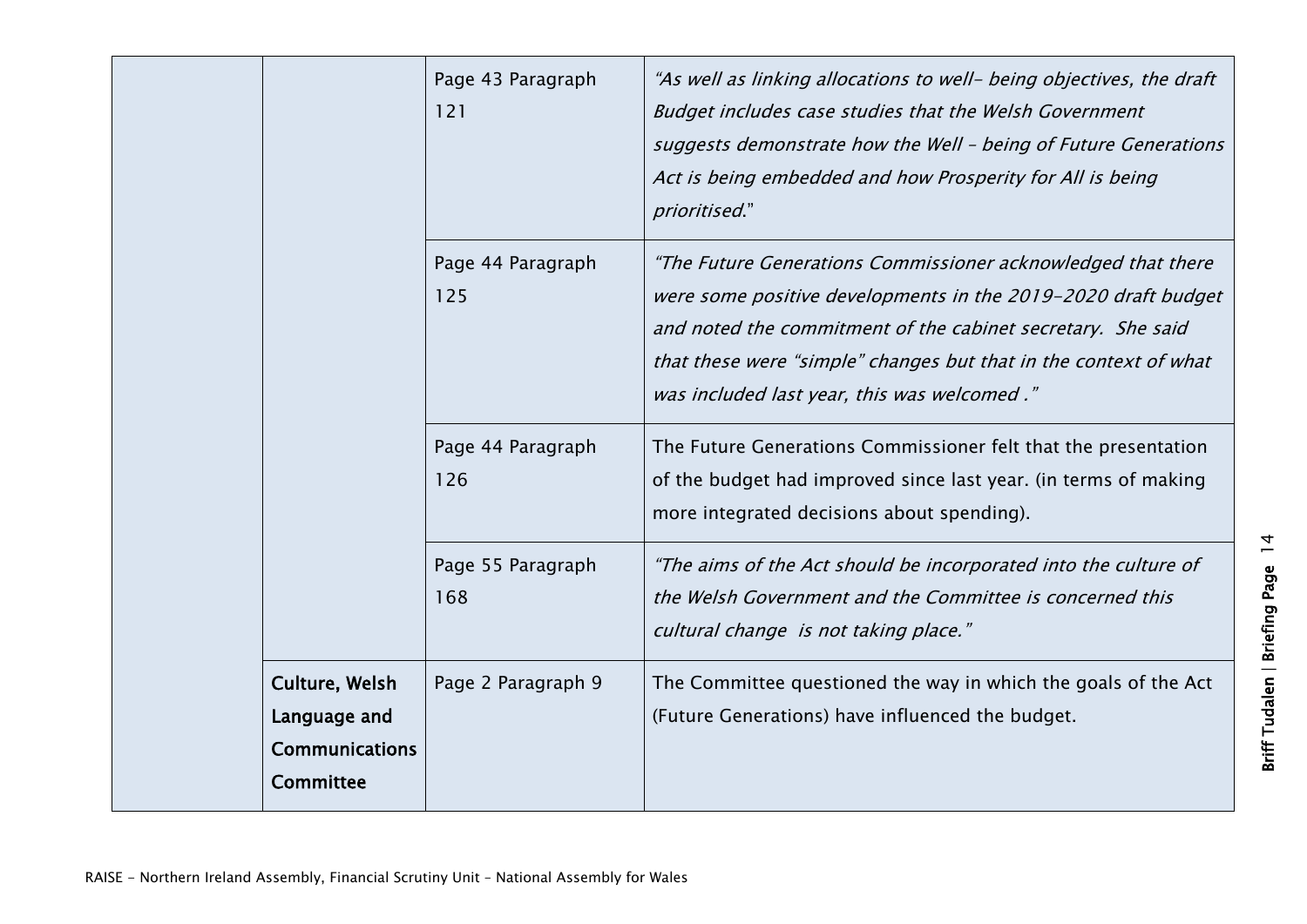|         | Climate Change,<br><b>Environment</b><br>and Rural affairs<br>Committee | Page 14 Our view          | "There is little evidence that the inclusion of decarbonisation as<br>the sixth priority in Prosperity for All has informed decisions<br>about budget allocations this year. In next year's draft budget, we<br>expect to see clear evidence of this change and, moreover, it<br>should be evident across Cabinet portfolios."                                                                                                                                                                                                                                                                                                                                                                                                                                                                                                                             |
|---------|-------------------------------------------------------------------------|---------------------------|------------------------------------------------------------------------------------------------------------------------------------------------------------------------------------------------------------------------------------------------------------------------------------------------------------------------------------------------------------------------------------------------------------------------------------------------------------------------------------------------------------------------------------------------------------------------------------------------------------------------------------------------------------------------------------------------------------------------------------------------------------------------------------------------------------------------------------------------------------|
| Poverty | Children, Young<br>People and<br><b>Education</b><br><b>Committee</b>   | Page 41 (Our view)        | "While we note that child poverty is a responsibility that cuts<br>across Welsh Government, we are concerned that there is a lack<br>of strategy and leadership in this area. We do not think this is<br>helped by the fact that no single Welsh Minister takes a lead on<br>child poverty, and no specific child poverty line exists within the<br>Welsh Government draft budget."<br>"In our last Draft Budget report, we stated our concerns about the<br>lack of Welsh Government targets on child poverty and what we<br>believed was a lack of clarity on how much money would be<br>allocated to - and spent on - child poverty. We welcome the fact<br>that £12.5 million has been allocated to tackle child poverty but<br>would request further detail in future budget rounds about the<br>breakdown of such funding and its desired outcomes." |
|         | <b>Finance</b><br>Committee                                             | Pages 48 Paragraph<br>135 | "I don't see that tackling poverty, solving poverty has the<br>priority that it should do, given the scale of it and the impact of                                                                                                                                                                                                                                                                                                                                                                                                                                                                                                                                                                                                                                                                                                                         |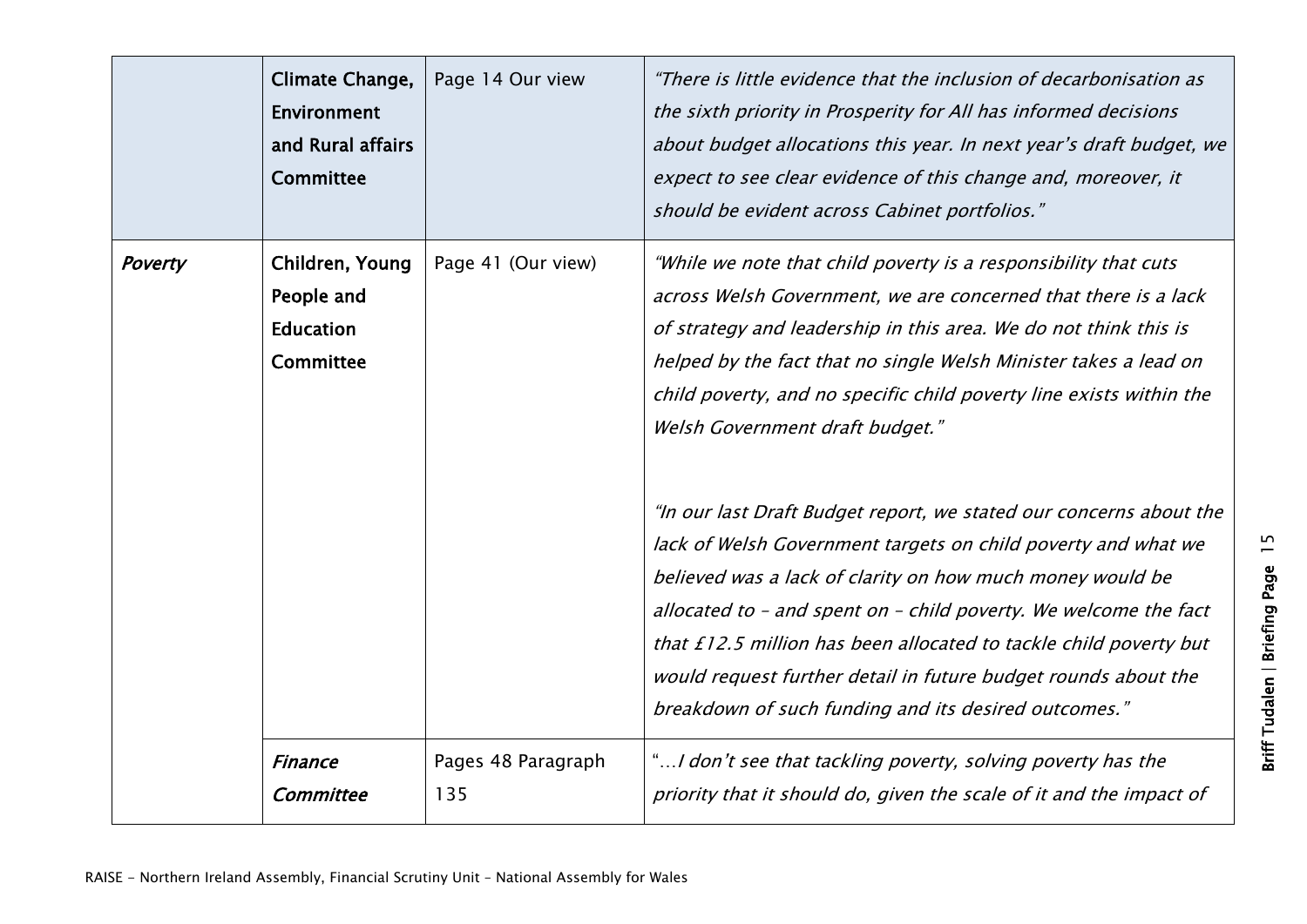|                             |                                                                      | Page 49 Paragraph        | it, and, despite statements, I don't see a joined-Up approach and<br>I don't see the mechanisms in place."<br>"There are elements in the budget that attempt to address                                         |
|-----------------------------|----------------------------------------------------------------------|--------------------------|-----------------------------------------------------------------------------------------------------------------------------------------------------------------------------------------------------------------|
|                             |                                                                      | 139                      | inequality, but they often appear as add -ons rather than as an<br>integral part of the budget."                                                                                                                |
| <b>Funding</b><br>Shortages | <b>Finance</b><br>Committee                                          | Page 21 Paragraph 40     | "The lifting of the 1% pay cap for public sector workers means<br>that local authorities, alongside other Welsh public services, are<br>facing additional costs this year."                                     |
|                             |                                                                      | Page 25 Paragraph 57     | the Welsh budget will be 5% lower in real terms than in 2010 on"<br>a like for like basis. This is the equivalent of £800m less to spend<br>on services in Wales."                                              |
|                             |                                                                      | Page 41 Paragraph<br>113 | The Committee suggested that one of the challenges in the<br>budget was the allocation made to health which makes little room<br>for anything else.                                                             |
|                             | Culture, Welsh<br>Language and<br><b>Communications</b><br>Committee | Pages 2 Paragraph 7      | "Compared to the 2018-2019 supplementary budget, revenue<br>funding for Support for the Arts decreases from £66.9 million to<br>£65.9 million in the 2019-20 draft budget (a decrease of 2% in<br>cash terms)." |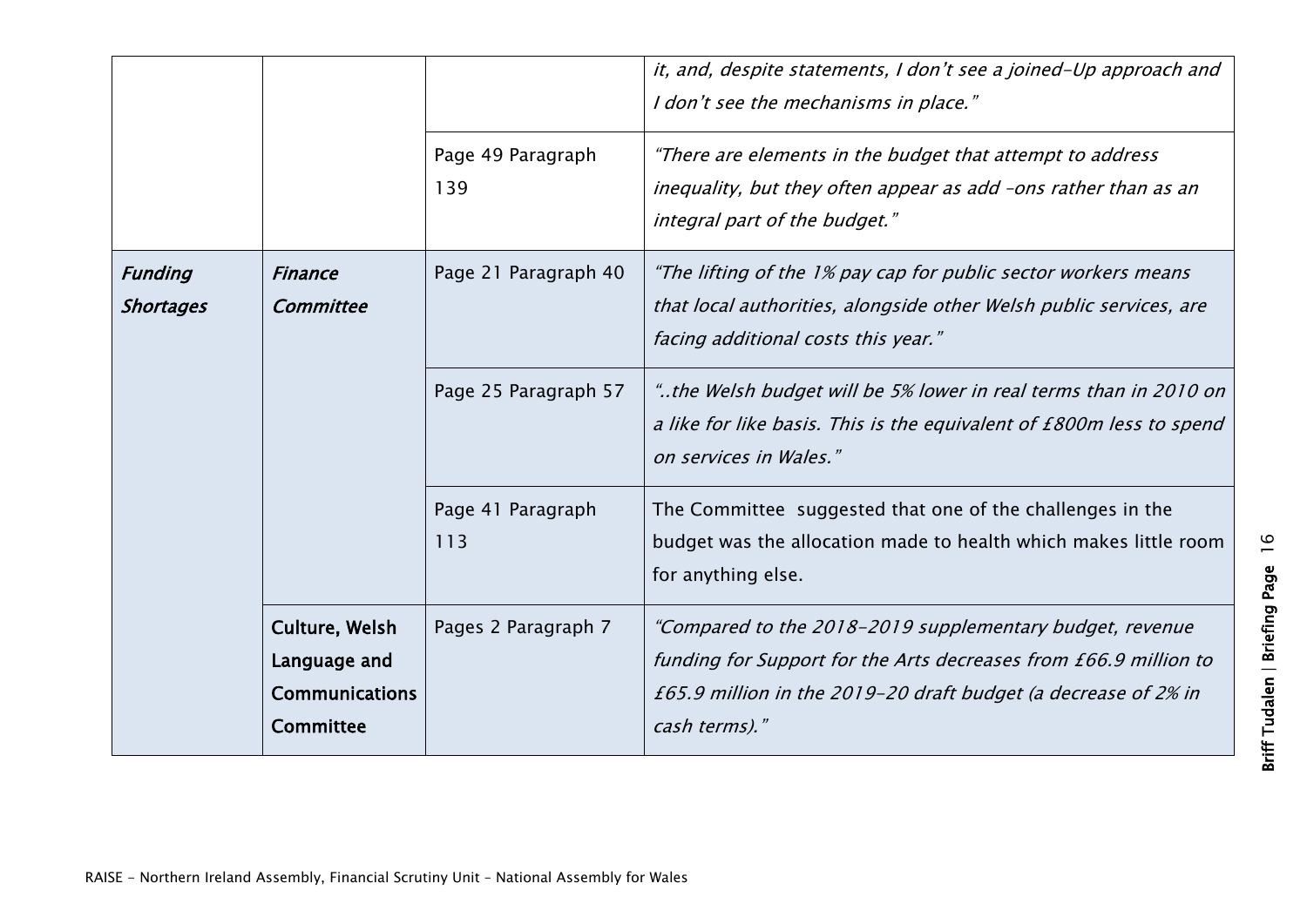|                                                 | Pages 14, 15, 16 & 17,<br>Paragraphs 50, 56, 62<br>& 64 | "The Welsh Government's detailed draft budget proposals for<br>2019-20 highlight that mental health is the largest single area of<br>NHS expenditure. The Welsh Government will spend £675m on<br>mental health services in 2019-20. An extra £20m is being<br>provided in this draft budget for mental health services, as part |
|-------------------------------------------------|---------------------------------------------------------|----------------------------------------------------------------------------------------------------------------------------------------------------------------------------------------------------------------------------------------------------------------------------------------------------------------------------------|
|                                                 |                                                         | of the Welsh Government's two-year budget agreement with Plaid<br>Cymru."                                                                                                                                                                                                                                                        |
|                                                 |                                                         | "The evidence submitted by health boards suggests there is a<br>lack of data about mental health services' activity in primary care<br>and community settings. Abertawe Bro Morgannwg University                                                                                                                                 |
|                                                 |                                                         | Health Board told us there were no routine processes for tracking<br>spend to outcomes."                                                                                                                                                                                                                                         |
|                                                 |                                                         | "We welcome the additional funding provided in this draft budget<br>for mental health services. However, we remain alert to the                                                                                                                                                                                                  |
|                                                 |                                                         | current inconsistency of provision and the growing demands, and<br>urge the Cabinet Secretary to ensure adequate resources are<br>available for mental health services in future budget rounds."                                                                                                                                 |
| <b>Equality, Local</b><br><b>Government and</b> | Page 4 Paragraph 21                                     | "We continue to believe it is incumbent on both the Welsh<br>Government and local authorities to work collectively to identify<br>solutions that will ensure sustainable funding for all services                                                                                                                                |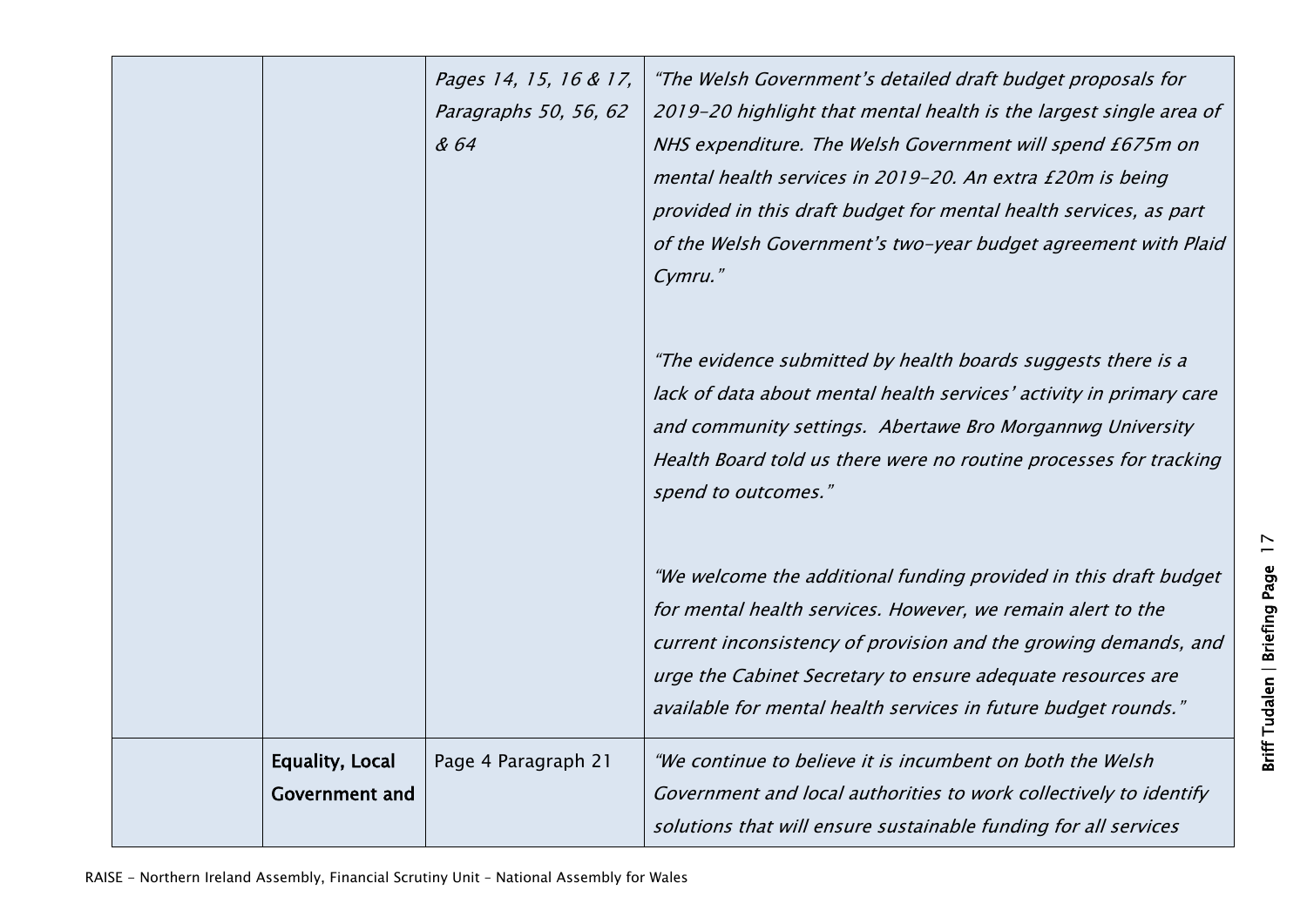| <b>Communities</b><br><b>Committee</b>                                |                     | delivered by local authorities. This is true for both statutory and<br>non-statutory services."                                                                                                                                                                            |
|-----------------------------------------------------------------------|---------------------|----------------------------------------------------------------------------------------------------------------------------------------------------------------------------------------------------------------------------------------------------------------------------|
|                                                                       | Page 5 Paragraph 25 | "Now that pay restraint has been lifted a low settlement or<br>"anything approaching a cash flat really isn't adequate and isn't<br>going to cover the workforce pressures we are facing."                                                                                 |
| Climate Change,<br>Environment<br>and Rural Affairs<br>Committee      | Page 6 Paragraph 22 | "The Cabinet Secretary was not able to confirm whether there was<br>sufficient funding within the draft budget 2019-20 to meet the<br>cost of establishing pilot schemes because she "[didn't] know<br>what schemes we are going to have".                                 |
|                                                                       | Page 21 Our View    | "There is no allocation in the draft budget for the implementation<br>of a Clean Air plan. Given that the plan will be published in 2019,<br>the Committee would have expected to see related funding<br>allocations in the 2019-20 draft budget".                         |
| Children, Young<br>People and<br><b>Education</b><br><b>Committee</b> | Page 7 Paragraph 19 | "the Cabinet Secretary for Education said that no money had been<br>received from the UK Government to fund the increased<br>employers' pension contributions arising from the pay award.<br>The Cabinet Secretary described this situation as "extremely"<br>concerning". |
|                                                                       | Page 14 Our View    | "We recognise the concerns raised about the resource available to<br>local government to fund schools adequately. "                                                                                                                                                        |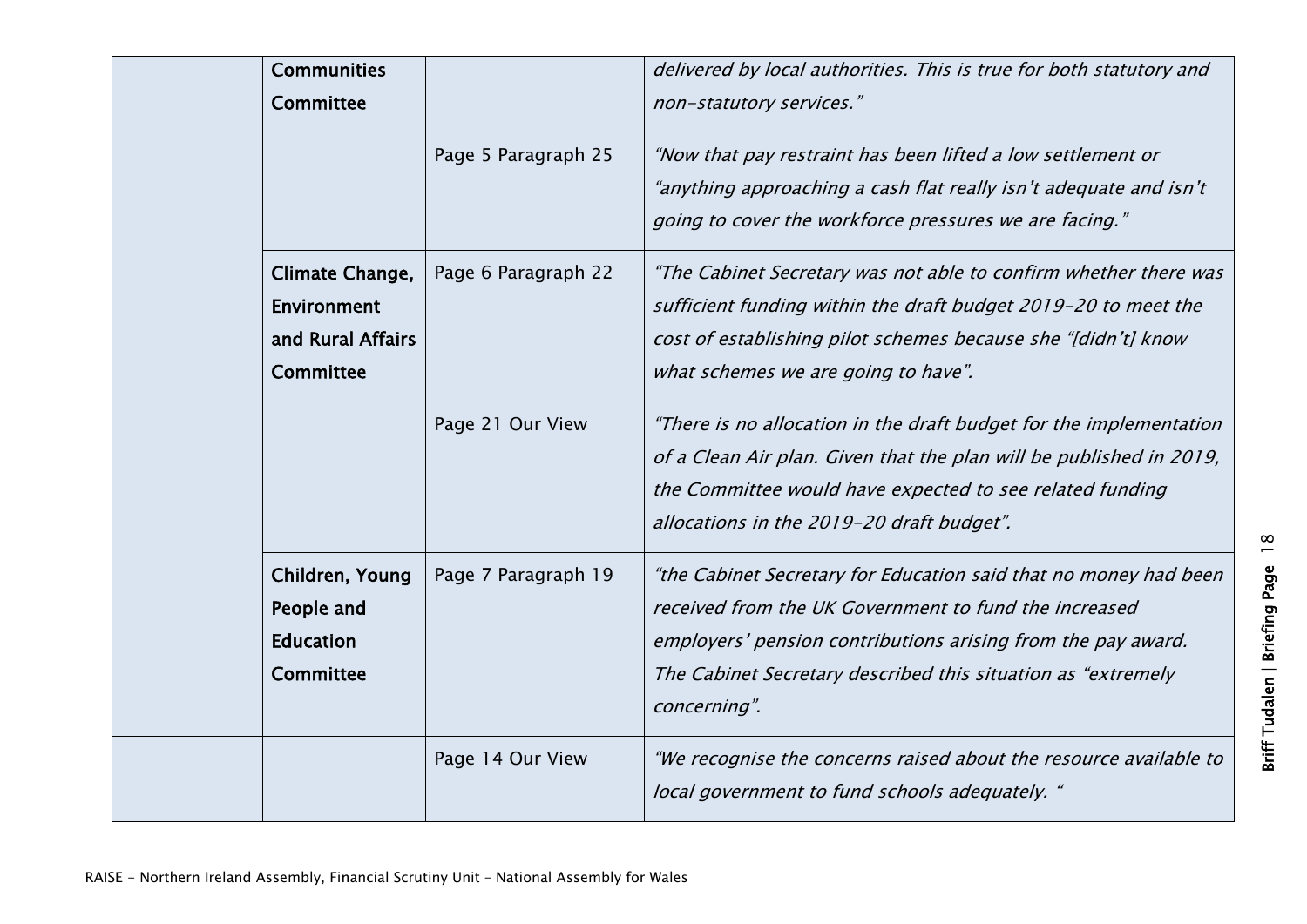|                               |                             | Pages 39 Paragraph<br>91   | "Over the last decade, applications for care orders have more<br>than doubled in England and Wales. Despite the increasing<br>demand for their services, allocations [] have reduced in 2019-<br>20 by 1.5 per cent in real terms."                                                                                                                                                                                                                                                                                           |
|-------------------------------|-----------------------------|----------------------------|-------------------------------------------------------------------------------------------------------------------------------------------------------------------------------------------------------------------------------------------------------------------------------------------------------------------------------------------------------------------------------------------------------------------------------------------------------------------------------------------------------------------------------|
|                               |                             | Page 43, Paragraph 98      | "In recent evidence to the Health, Social Care and Sport<br>Committee's inquiry on the impact of the Social Services and<br>Well-being (Wales) Act 2014 in relation to carers, third sector<br>representatives expressed concern that local authorities were<br>relying increasingly on money allocated to Families First to cover<br>gaps in provision resulting from tight local government<br>settlements. It was suggested that Families First money was being<br>diverted from third sector providers for this purpose." |
| <b>Wales Specific</b><br>Data | <b>Finance</b><br>Committee | Chair's Foreword Page<br>5 | "Last year the Finance Committee scrutinised tax forecasts, and it<br>made<br>recommendations in relation to the provision of Welsh specific<br>data. Evidence this<br>year has again raised the issue of Welsh-specific data, and whilst<br>the Committee<br>recognises there are resource implications to creating additional<br>data, we believe                                                                                                                                                                           |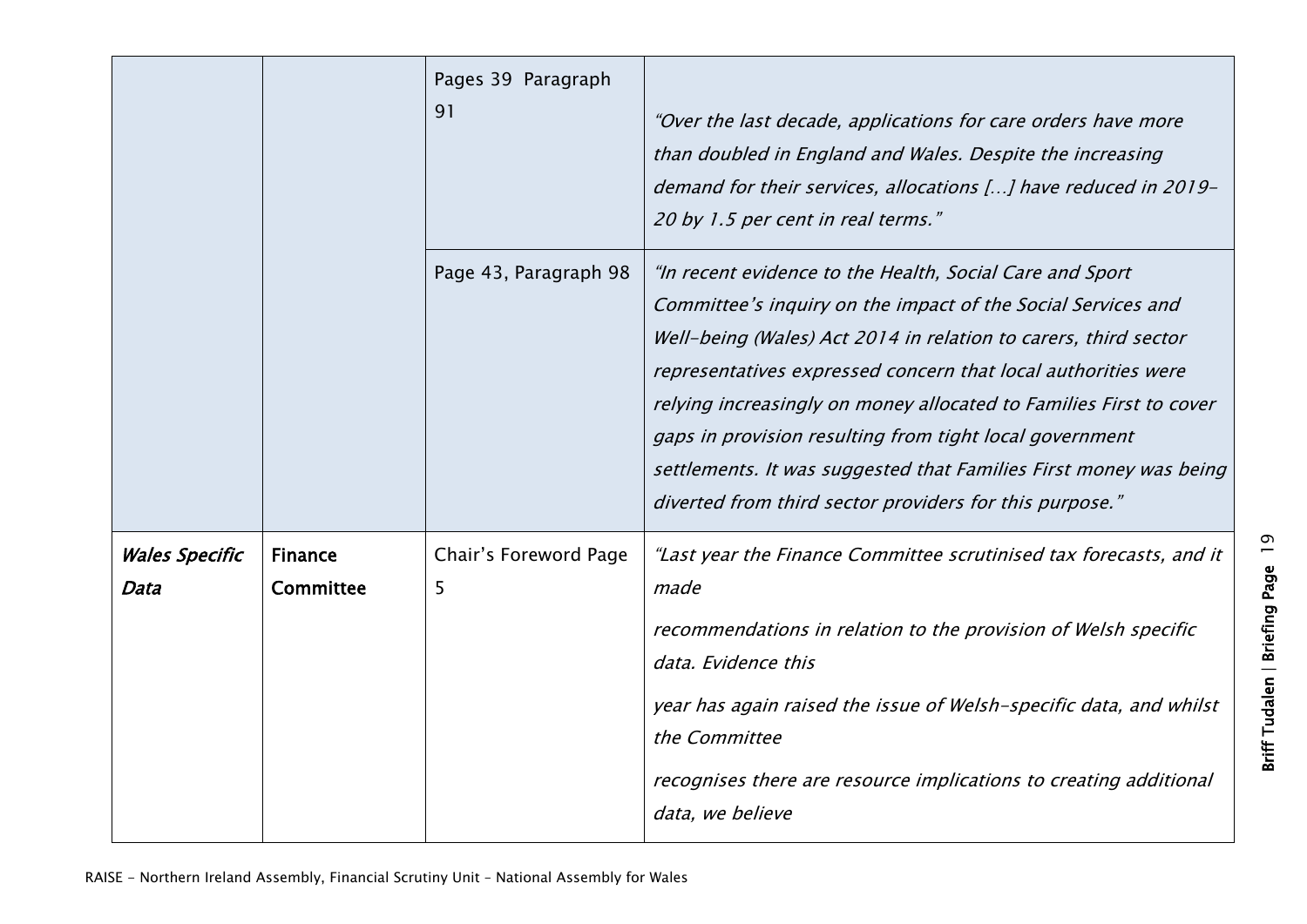|                                                                       |                                       | as time progresses that improved Welsh specific data is crucial to<br>inform both<br>Welsh tax policy decision making and Welsh tax forecasting."                                                                                                                                                                                            |
|-----------------------------------------------------------------------|---------------------------------------|----------------------------------------------------------------------------------------------------------------------------------------------------------------------------------------------------------------------------------------------------------------------------------------------------------------------------------------------|
|                                                                       | Page 39 Paragraph<br>105              | "Welsh specific data can only benefit Wales and ensure Welsh<br>forecasts are more accurate and the Committee urges the Cabinet<br>Secretary o further consider how the provision of additional Welsh<br>data can be balanced with the resource implications."                                                                               |
| Health, Social<br><b>Care and Sport</b>                               | Page 17, Paragraph 50                 | "We would wish to see more detail about what exact information<br>will be captured by the mental health core data set, the<br>timescales for the data set to be fully developed, and how will<br>this improve service planning, measurement of outcomes, and<br>tracking the impact of spend on mental health services."                     |
| Children, Young<br>People and<br><b>Education</b><br><b>Committee</b> | Page 12, Paragraph 27<br>and Our View | "Evidence received from the Welsh Government shows that in the<br>last financial year (2017-18), the number of schools holding<br>reserves above the statutory threshold (the trigger point enabling<br>local authorities to intervene) rose by approximately 100<br>compared to the previous financial year (2016-17), from 394 to<br>497." |
|                                                                       |                                       | "While the Cabinet Secretary for Education's written evidence<br>stated that the Welsh Government does not monitor whether local                                                                                                                                                                                                             |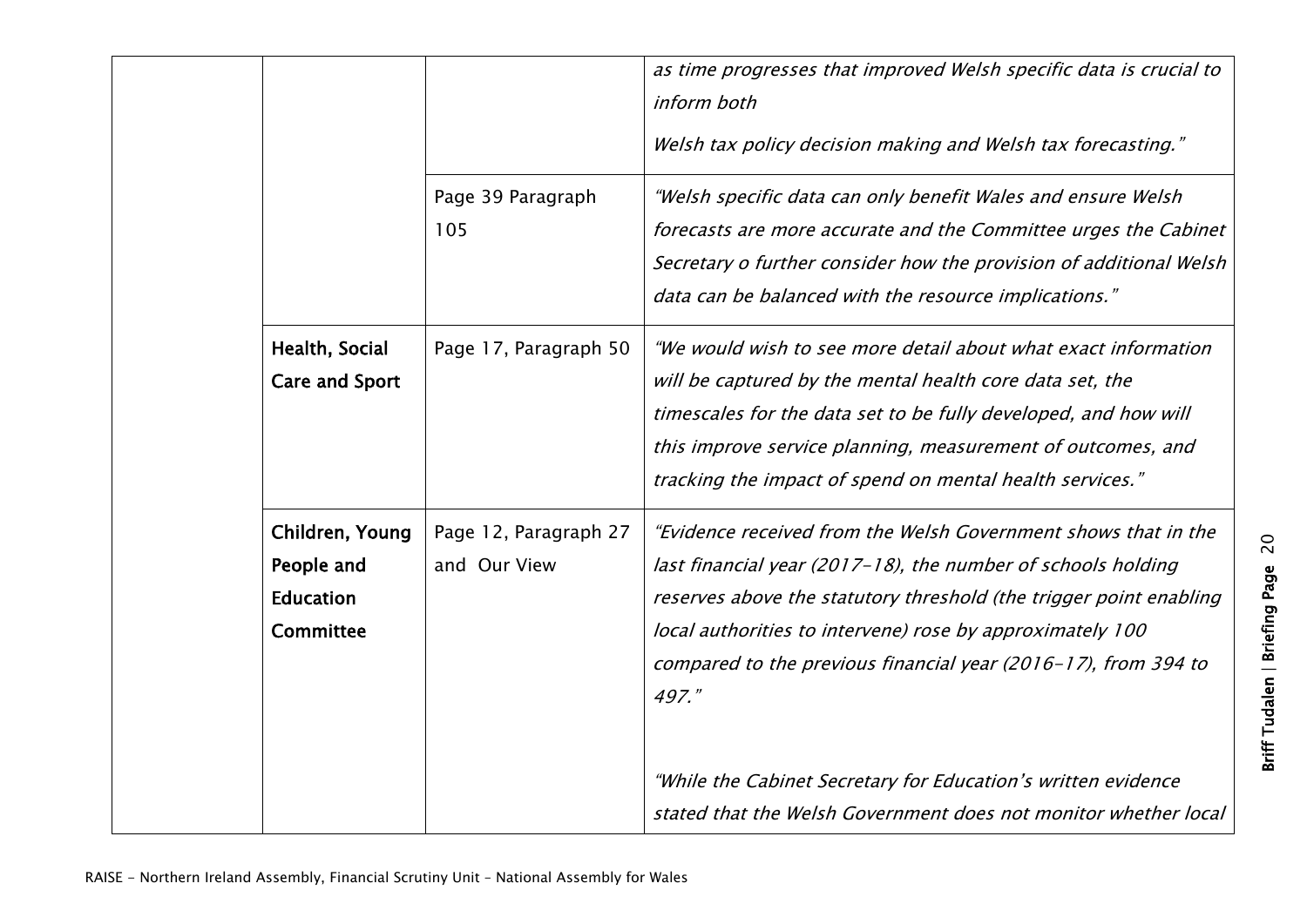|                                               |           |                          | authorities use their powers in this area, we were pleased to hear<br>her state in her oral evidence that her officials were now<br>discussing the matter with local authorities and looking at what is<br>being done to address the issue."                                                                                                                                                                   |
|-----------------------------------------------|-----------|--------------------------|----------------------------------------------------------------------------------------------------------------------------------------------------------------------------------------------------------------------------------------------------------------------------------------------------------------------------------------------------------------------------------------------------------------|
| Preventative<br><b>Finance</b><br>Expenditure | Committee | Page 60 Paragraph<br>182 | One Committee member described the definition as a work in<br>progress adding that : at least we do have a definition and at<br>least it 's being applied, even if you could quibble over the<br>detail."                                                                                                                                                                                                      |
|                                               |           | Page 61 Paragraph<br>187 | Future Generations Commissioner cautioned that:<br>"the particular parts of budgets that have been picked tend to be<br>those ones that are doing better on prevention than not."                                                                                                                                                                                                                              |
|                                               |           | Page 62 Paragraph<br>192 | The Committee expressed concerns in relation to an overly broad<br>use of the definition and concerns were voiced of a real lack of<br>understanding about preventative spending. One Member stated:<br>"I think I read that the intention is that all of the expenditure on<br>education is classed as preventative, and that's when I think,<br>'Well, preventative of what and is that really appropriate?" |
|                                               |           | Page 64 Paragraph<br>201 | Cabinet Secretary said that the four levels of prevention in the<br>definition combat the risk of an unfocussed definition of<br>prevention being used, "meaning anything could be described as<br>preventative."                                                                                                                                                                                              |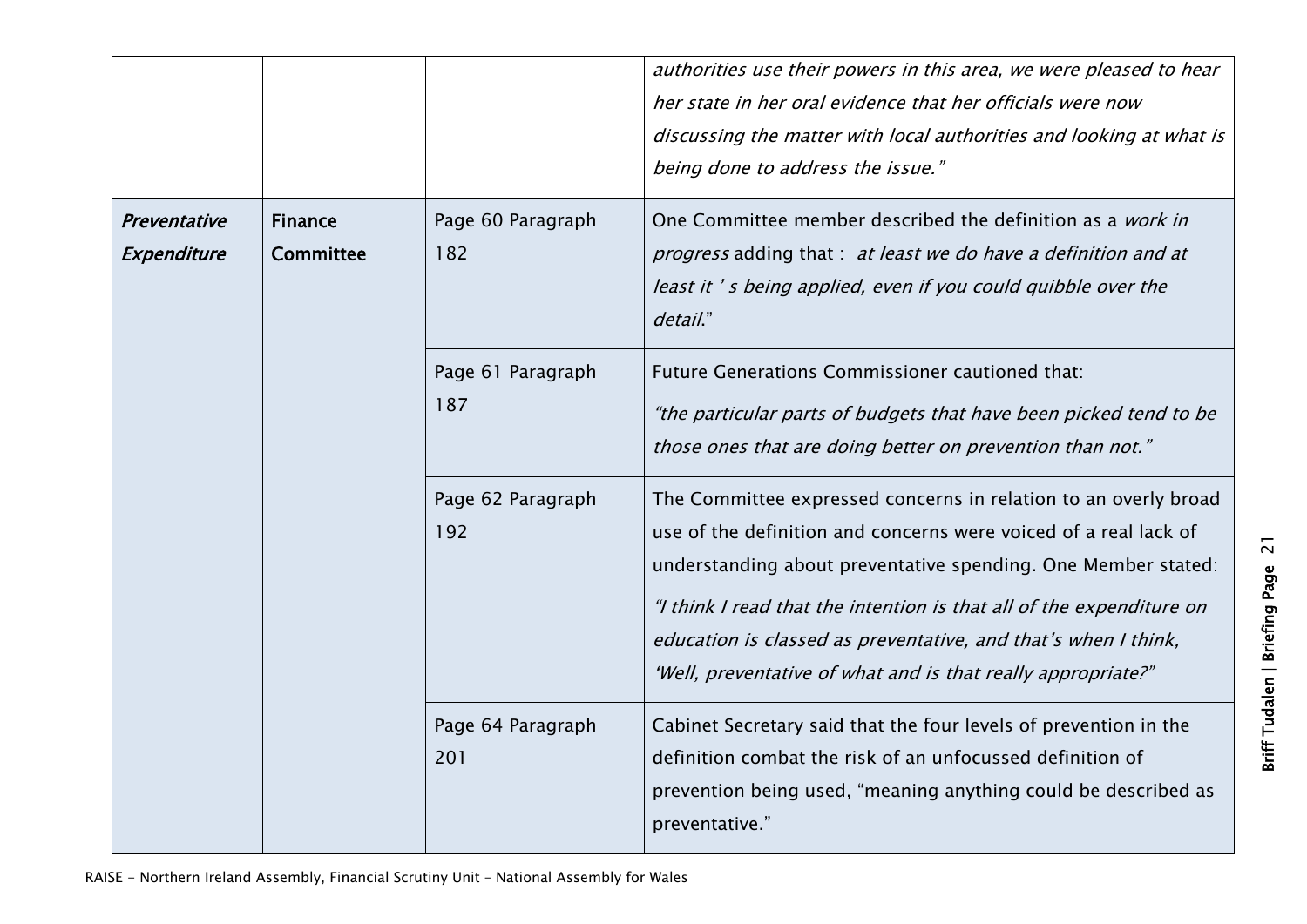|               | Equality, Local<br><b>Government and</b><br><b>Communities</b><br>Committee | Page 6 Paragraph 29                 | "We were pleased to see the Welsh Government draw up a<br>common definition of<br>Prevention as part of this budget round, in collaboration with<br>stakeholders."                                                                                                                                                                                    |
|---------------|-----------------------------------------------------------------------------|-------------------------------------|-------------------------------------------------------------------------------------------------------------------------------------------------------------------------------------------------------------------------------------------------------------------------------------------------------------------------------------------------------|
|               | Climate Change,<br>Environment<br>and Rural Affairs<br>Committee            | Page 3 Paragraph 13                 | The Office of the Future Generations Commissioner told the<br>Committee that the Welsh Government has yet to demonstrate an<br>appropriate shift in emphasis from treatment to prevention. In<br>written evidence, the Cabinet Secretary said that "it is difficult to<br>specify the proportion of our budgets which are preventative".              |
| <b>Brexit</b> | <b>Finance</b><br><b>Committee</b>                                          | Page 73 Paragraph<br>231            | "The draft Budget shows that Wales receives around £680 million<br>in EU funding annually and notes uncertainty around how Brexit<br>limits the Welsh Government's ability to plan beyond the short<br>term."                                                                                                                                         |
|               |                                                                             | Page 74 Stakeholder<br><b>Views</b> | Many risks associated by Brexit for Wales<br>Health: recruitment, retention portability of<br>$\bullet$<br>qualifications reciprocal health care arrangements with<br>other countries and access to medication;<br>Universities: financial uncertainty re the replacement of<br>EU funding access to future EU funding staff and<br>student mobility; |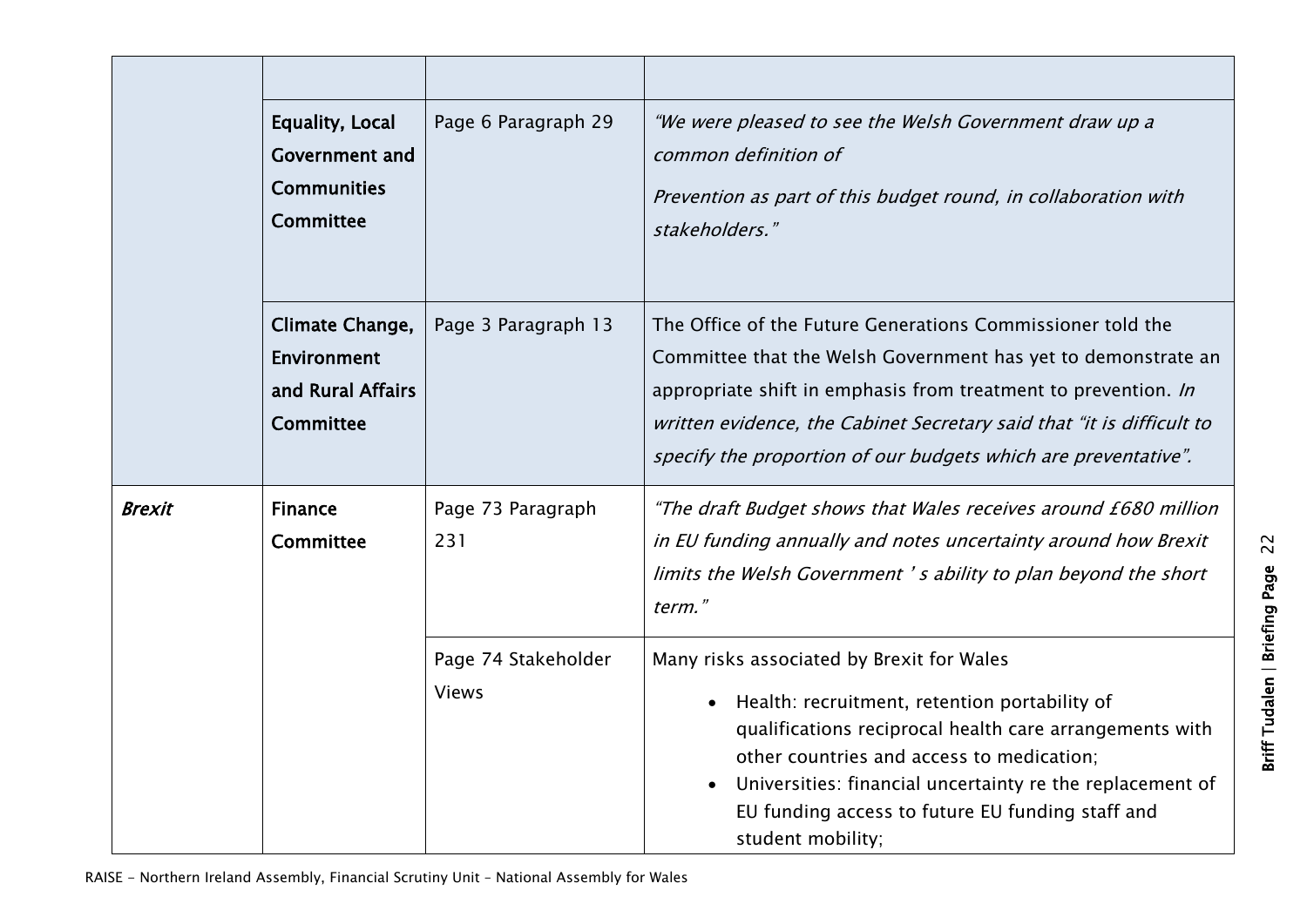|                                                                         |                                                                                          | Voluntary Sector: Loss of EU structural funding; and,<br>Loss of CAP payments.                                                                                                                                                                                                           |
|-------------------------------------------------------------------------|------------------------------------------------------------------------------------------|------------------------------------------------------------------------------------------------------------------------------------------------------------------------------------------------------------------------------------------------------------------------------------------|
|                                                                         | Page 76 Paragraph<br>240                                                                 | "The Committee is still concerned by the unknown detail on the<br>Shared Prosperity Fund and the future of the Common Agriculture<br>Policy and the significant negative impact that any reduction in<br>funding will have on Wales."                                                    |
| Climate Change,<br><b>Environment</b><br>and Rural Affairs<br>Committee | Page 5<br><b>Recommendation 4</b>                                                        | "The Welsh Government should seek a commitment from the UK<br>Government that future funding arrangements for farming and<br>land management support will be developed in partnership with<br>the devolved administrations and that there will be parity of<br>esteem between partners." |
| Economy,<br><b>Infrastructure</b><br>and Skills                         | Letter to Cabinet<br>Secretary for Economy<br>and Transport dated:<br>10 December Page 1 | "The Committee heard that no contingency plans were in place<br>for transition to a post-Brexit environment, and that the Cabinet<br>Secretary is counting on the UK Government to "make funding<br>available to assist in the transition to a post-EU exit<br>environment."             |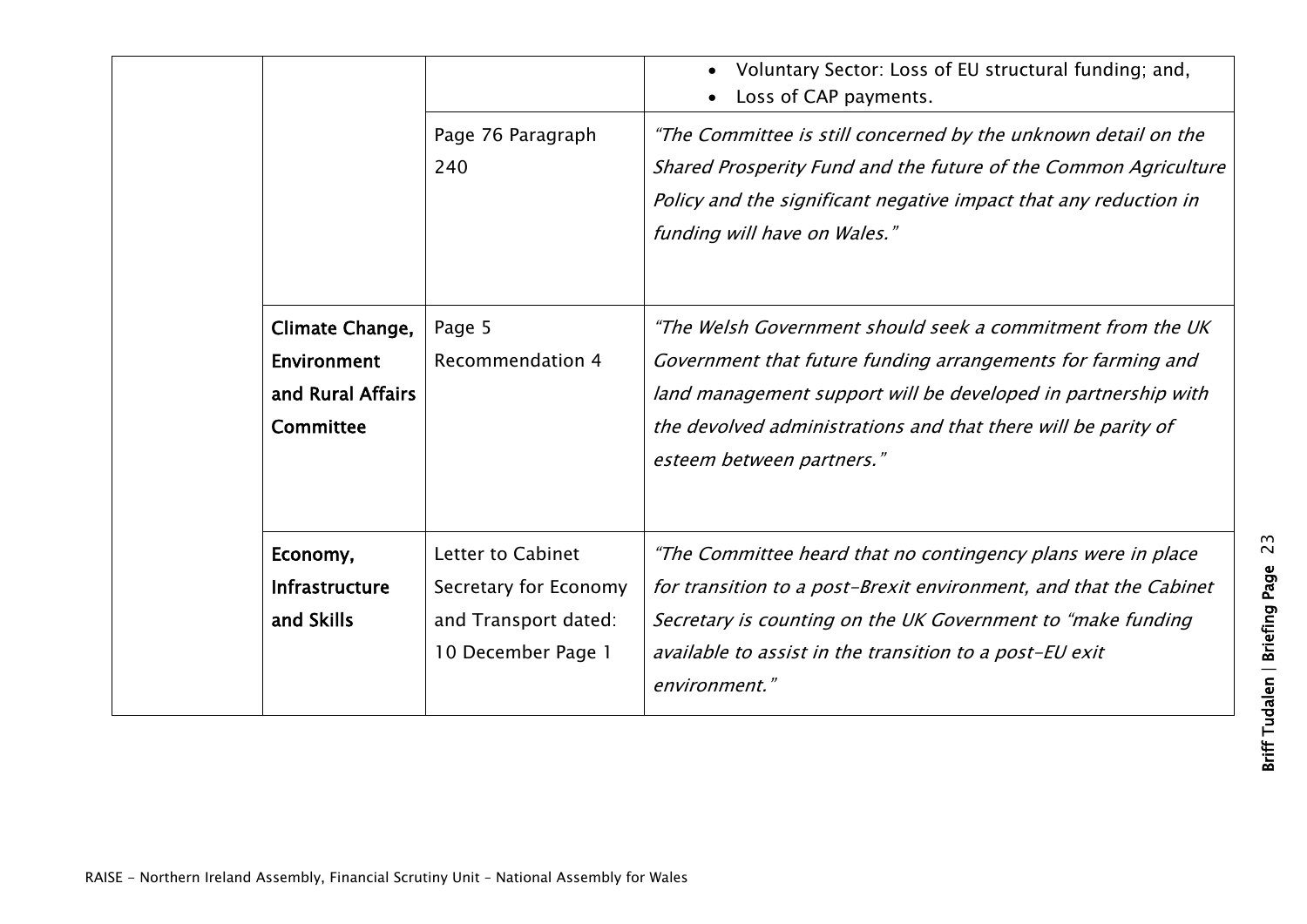#### 11. Subsequent 2019-20 budget scrutiny

A debate on the draft Budget was held in plenary on 4 December 2018 [\(read the](http://record.assembly.wales/Meeting/5369)  [transcript;](http://record.assembly.wales/Meeting/5369) [watch the session on seneddTV\)](http://www.senedd.assembly.wales/SiteSpecific/SeneddTV.aspx?mg_m_id=5369).

#### [Final Budget 2019-20](https://gov.wales/final-budget-2019-2020)

#### Additional funding to departments from Draft to Final Budget was £111 million.

Two-thirds of that additional funding was for Local Government and Public Services department, through: the local government settlement; capital; and business rate reliefs, predominantly for the retail sector.

The main additional allocations to departments in the 2019-20 Final budget compared to the Draft budget were:

- £77.3 million to Local Government and Public Services:
- £21.6 million to Education;
- £5 million to Economy and Transport;
- $£4.9$  million to Energy, Planning and Rural Affairs; and
- £2.3 million to Health and Social Services.

#### Tax forecasts in Welsh Government Final Budget differed slightly from the Draft Budget:

- Income tax forecast revenue reduced by £40 million mainly due to personal allowance change. No net impact on Welsh Government budget, as will be accounted for in the block grant adjustment.
- Application of latest OBR economic forecasts led to a £2 million reduction in Land Transactions Tax and £3 million upward revision in Landfill tax revenues.

The UK Autumn Budget 2018 included £425.9 million additional funding for 2019-20. Though [£333](http://www.assembly.wales/SiteCollectionImages/Assembly%20Business%20images/Research%20Service/Copy%20of%20Barnett%20-%20En.xlsx) million of this was previously announced funding for the NHS and already included in Welsh Government Draft Budget. Other main consequentials were £38 million for social care and £36m business rates.

The Final Budget Motion was debated in plenary on 15 January 2019 [\(read the](http://record.assembly.wales/Meeting/5417)  [transcript;](http://record.assembly.wales/Meeting/5417) [watch the session on seneddTV\)](http://senedd.assembly.wales/SiteSpecific/SeneddTV.aspx?mg_m_id=5417).